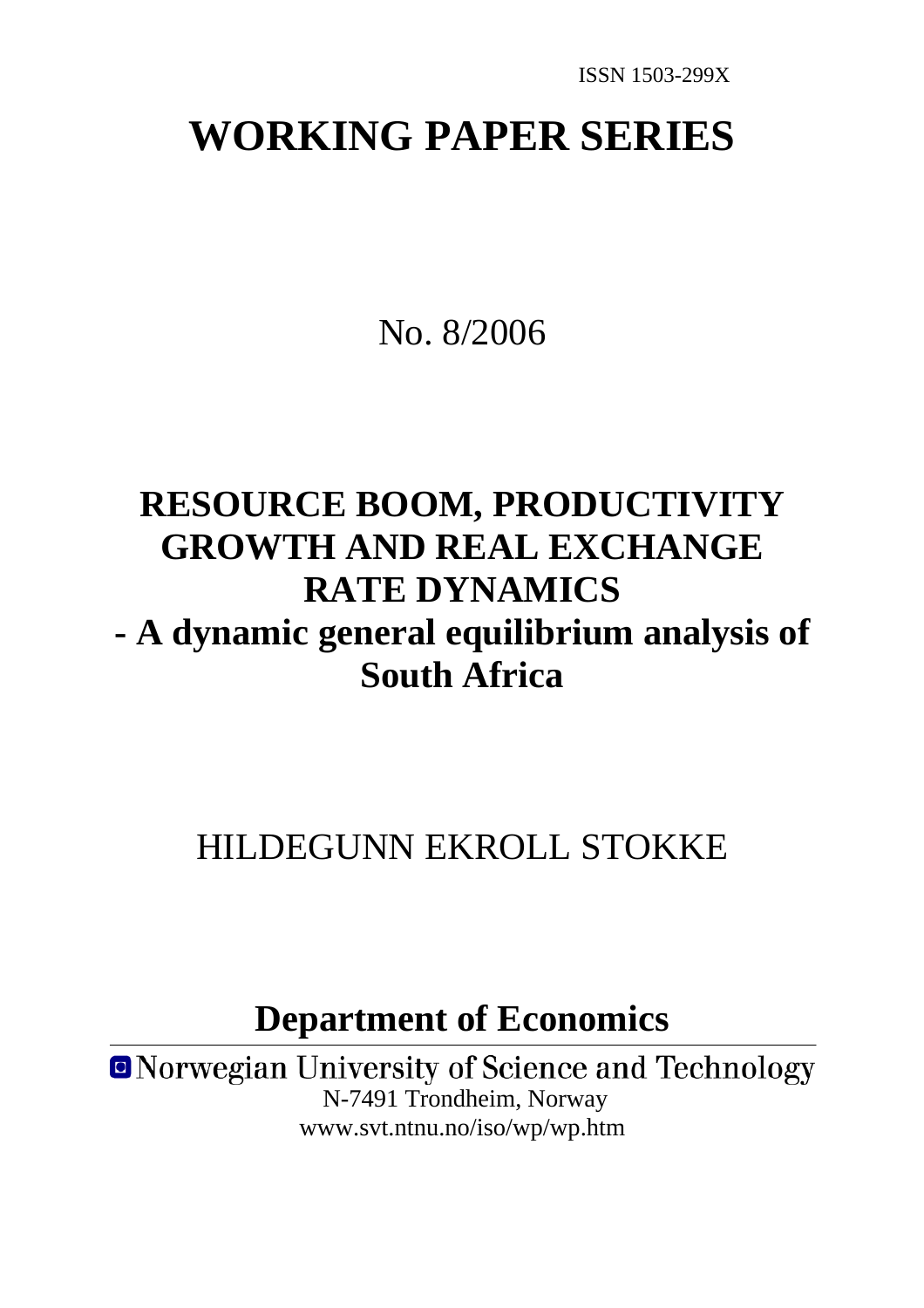# **RESOURCE BOOM, PRODUCTIVITY GROWTH AND REAL EXCHANGE RATE DYNAMICS - A dynamic general equilibrium analysis of South Africa\***

# **Hildegunn E. Stokke\*\***

Department of Economics, Norwegian University of Science and Technology N-7491 Trondheim, Norway

# **Abstract**

We study the impact of a natural resource boom on structural change and real exchange rate dynamics, taking into account the indirect effect via relative sectoral productivity changes. Our contribution relative to the Dutch disease literature is threefold. First, the productivity specification is extended from simple learning by doing to include trade barriers and technology gap dynamics, consistent with the modern understanding of productivity growth. Second, we offer a dynamic general equilibrium model with imperfect substitution between domestic and foreign goods. Third, the model is applied to South Africa and analyzes the macroeconomic impact of the gold price increase in the 1970s. Political pressure for rapid domestic spending after a surge in resource rents tends to generate myopic government behavior with unsustainable high consumption spending. Such fiscal response to higher resource income is captured by the model specification. Numerical simulations show how the resource boom can help explain the structural change and real exchange rate path observed in South Africa. Due to productivity effects the initial real appreciation is followed by gradual depreciation of the real exchange rate.

JEL no: O33, O41, O55, Q33.

Keywords: gold price boom, Dutch disease, trade barriers, fiscal response, deindustrialization.

Date: May 22, 2006.

1

<sup>\*</sup> I appreciate discussions at the Nordic Conference on Development Economics in Helsinki and at staff seminars at the Department of Applied Economics, University of Minnesota and Department of Economics, Norwegian University of Science and Technology, and comments in particular from Fredrik Carlsen, Xinshen Diao, Torfinn Harding, Egil Matsen, Jørn Rattsø, Terry Roe, Rodney Smith and Ragnar Torvik.

Corresponding Author: Associate Professor Hildegunn E. Stokke, Department of Economics, Norwegian University of Science and Technology, N-7491 Trondheim, Norway. Phone: (+47) 73591665, fax: (+47) 73596954, e-mail: hildegunnes@svt.ntnu.no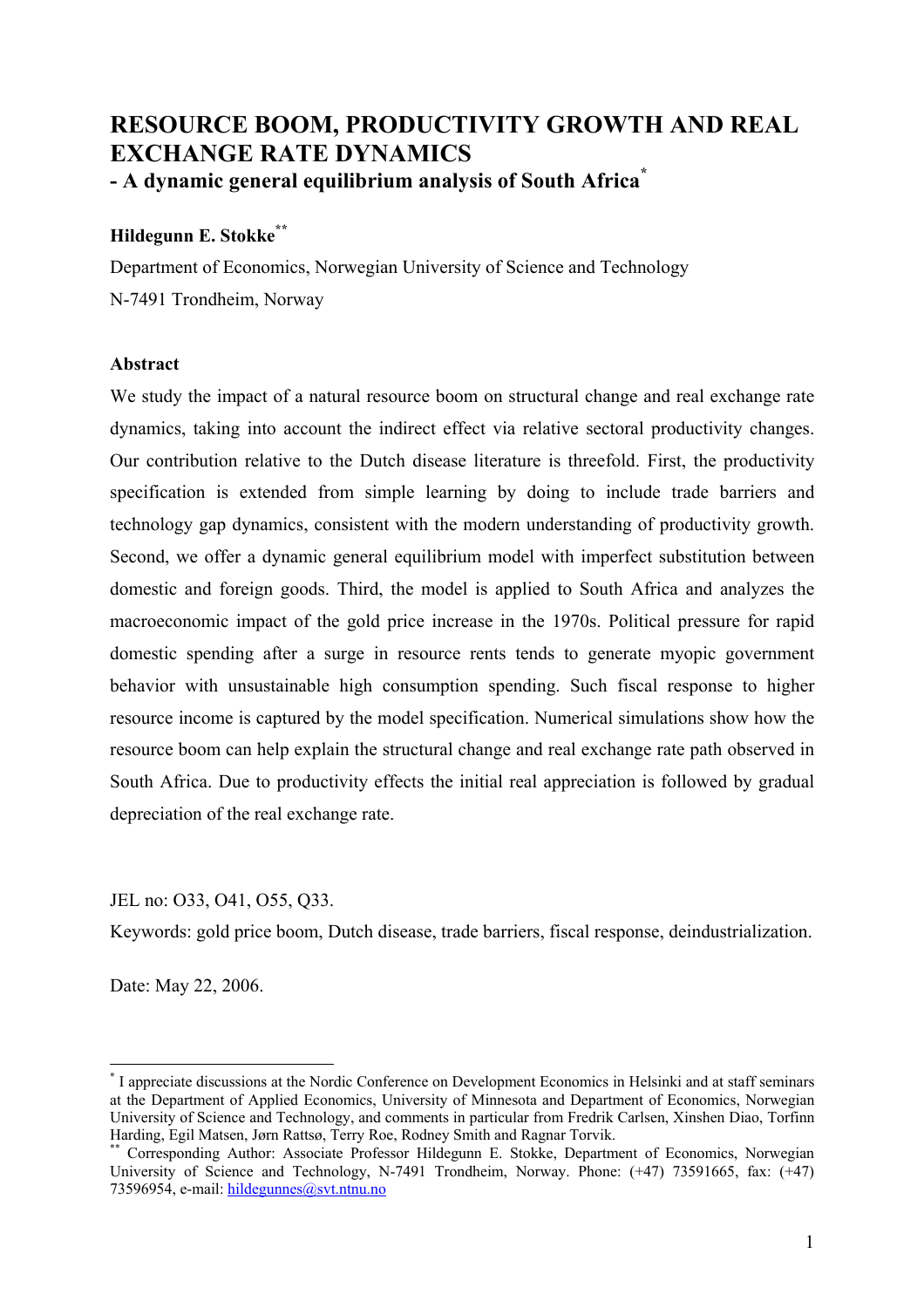## **1. Introduction**

The existing Dutch disease literature models learning by doing as the driving force of productivity growth. In an early contribution van Wijnbergen (1984) relates productivity growth to learning by doing in tradables, and investigates the impact of a resource boom in a two-period model. The demand-driven real exchange rate appreciation in period 1 is followed by real depreciation in the second period due to productivity effects. Torvik (2001) finds similar results in a more general setting. We offer a dynamic general equilibrium analysis of higher resource income. Our contribution to the literature is threefold. First, the productivity specification is consistent with the modern understanding of productivity growth related to trade barriers and technology gap dynamics. Introducing technology transfer as a source of productivity growth strengthens the productivity effect of a resource boom, with further implications for real exchange rate dynamics and structural change. Second, we model imperfect substitution between domestic and foreign goods, which endogenizes the tradable price and affects the real exchange rate dynamics. The effect of higher elasticity of substitution is worked out in the paper. Third, the model is applied to South Africa and analyzes the macroeconomic impact of the gold price increase in the 1970s.

Economy-wide modeling of productivity growth in developing countries often takes as a starting point the catching-up advantage of backwardness called the Veblen-Gerschenkroneffect. The mechanism was first formalized by Nelson and Phelps (1966). They assume exogenous growth of a best practice world technology frontier, and productivity growth in the backward country responds to the productivity distance to best practice. All countries can benefit from world technology frontier growth, albeit in different degrees and speeds, and dependent on the initial conditions. A modern restatement is offered by Parente and Prescott (1994) introducing the concept barriers to technology adoption. Nelson and Phelps (1966) concentrate on human capital as barrier, while the barriers as understood by Parente and Prescott (1994) are investment regulations. We focus on the broader role of international barriers as suggested in the literature of productivity spillovers and formulated by Grossman and Helpman (1991). Recent contributions by Klenow and Rodriguez-Clare (2005) and Parente and Prescott (2005) formulate the barrier model of economic growth based on the importance of international technology spillovers. Aghion and Howitt (2005) show how the catching-up can be integrated into a Schumpeterian growth model clarifying the determination of innovation and adoption.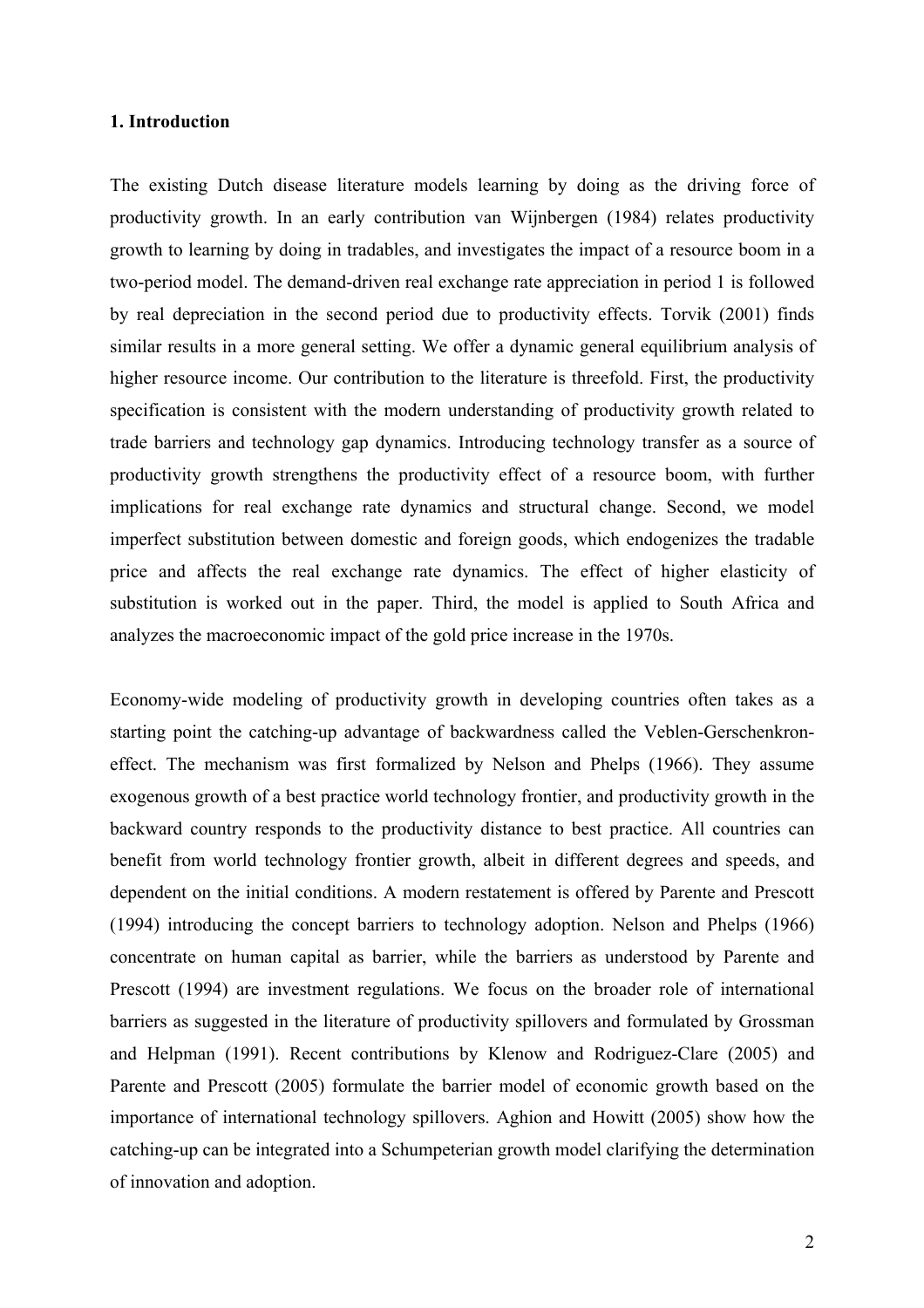A broad empirical literature has addressed the sources of productivity growth, and documents the importance of international spillovers through trade. In a study of 77 developing countries, Coe et al. (1997) conclude that a developing country can boost its productivity by importing a larger variety of intermediate products and capital equipment embodying foreign knowledge. Several studies indicate the importance of both openness and domestic factors for productivity growth in South Africa. The IMF study of Jonsson and Subramanian (2001) is the most enthusiastic about the productivity effect of an open economy. Harding and Rattsø (2005) address the endogeneity problem of openness and concentrate on tariff measures. In a panel analysis of 28 manufacturing sectors during 1970-2003 they document the importance of trade barriers to South African productivity growth. Fedderke (2002a) puts more emphasis to domestic factors, and identifies important productivity effects of R&D and the ratio of skilled to unskilled labor.

Recent surveys of the long-run determinants of the real exchange rate are given by Froot and Rogoff (1995) and Rogoff (1996). Commodity prices, sectoral productivity differentials, government spending, interest rate differentials and net foreign assets are typically found to affect the real exchange rate dynamics. Cashin et al. (2002) analyze the impact of commodity prices on the real exchange rate for 58 commodity-exporting countries over the period 1980- 2003. They document a significant long-run relationship between commodity prices and the real exchange rate for about 40% of the countries. In a study of Australia, Canada and New Zealand, Chen and Rogoff (2002) find a strong effect of commodity prices on the real exchange rates. MacDonald and Ricci (2002) study the impact of relative productivity between sectors on the real exchange rate in a model with imperfect substitution of tradable goods. The analysis covers 10 OECD countries during 1970-92, and finds that relative productivity affects the real exchange rate both directly via the tradable price and indirectly via wages. MacDonald and Ricci (2003) offer an empirical analysis of the determinants of the South African real exchange rate during 1970-2002. The results indicate that the development in commodity prices (where the gold price accounts for more than 60%) is the most important variable explaining the real exchange rate path. In addition, relative productivity, government spending, relative real interest rate and the degree of openness affect the real exchange rate dynamics. Similar results for South Africa are documented by Aron et al. (2000).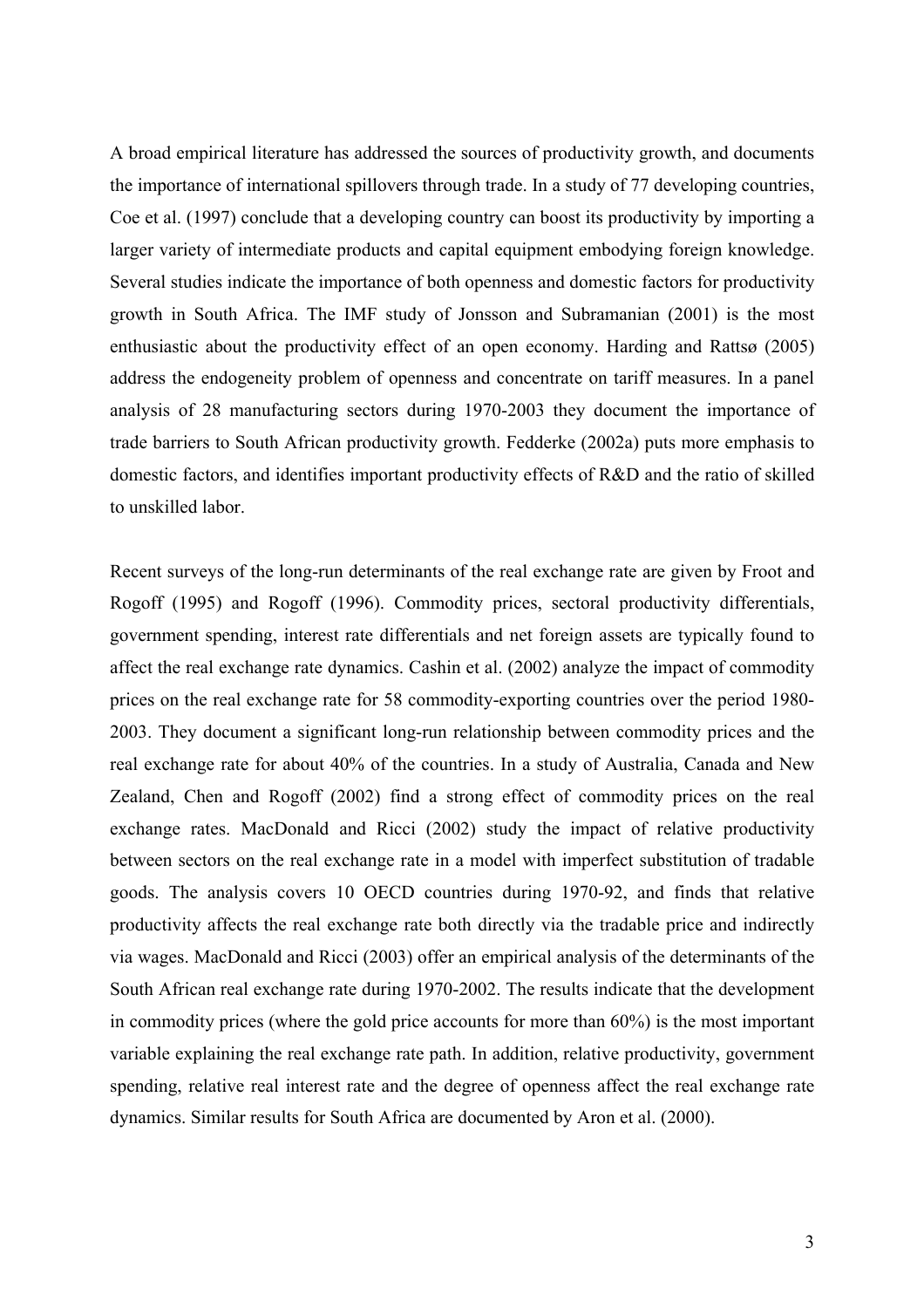The dynamic general equilibrium model separates between a tradable industrial sector<sup>1</sup>, nontradable services and a pure exporting mining sector (which is modeled as an enclave). We model imperfect substitution between domestic and foreign industrial goods through an Armington composite system. As discussed by MacDonald and Ricci (2002), imperfect substitution of tradables gives a richer understanding of the real exchange rate dynamics, since the tradable price is endogenously determined. Consistent with recent modeling of productivity dynamics we combine learning by doing effects with technology adoption and trade barriers. Other Ramsey growth models with endogenous productivity dynamics include, among others, Diao et al. (2005, 2006) and Stokke (2004). Compared to these analyses the present paper focuses on the impact of a resource boom on real exchange rate dynamics and structural change. Rowthorn and Ramaswamy (1999) show that the observed deindustrialization in advanced countries is mainly due to higher productivity growth in industry together with changing composition of demand. To capture the structural adjustment observed in South Africa we control for these effects in the model specification. First, as discussed above, we include endogenous productivity dynamics at the sectoral level. Second, we apply a Stone-Geary demand system with non-homothetic preferences, where the income elasticity is relatively higher for nontradable goods. As income increases, demand is gradually shifted towards more services at the cost of industrial goods.

The impact of a resource boom on structural change and the real exchange rate depends on how the new income is allocated over time. In a normative analysis with endogenous flow of resource income Matsen and Torvik (2005) discuss the optimal spending path, and highlight the importance of a fiscal rule in the resource wealth management. There are both successes and failures among resource-rich economies, and according to the data documented by Matsen and Torvik countries that have escaped the resource curse typically have higher savings rates relative to the resource income. Røed Larsen (2003) shows that Norway has avoided the resource curse during 25 years due to good institutions and well-designed public management of the resource wealth. But as discussed by Gelb (1988) higher income generates political pressure to increase government spending, and may give Dutch disease effects (especially in countries with week institutions). In his empirical analysis of six oil-exporting developing countries, oil windfalls led to inefficient investments and unsustainable high consumption levels. This mechanism is of relevance to South Africa, where the gold price

 $\overline{a}$ 

<sup>&</sup>lt;sup>1</sup> Agriculture is included in the tradable sector, and accounts for about 4% of GDP in 1998.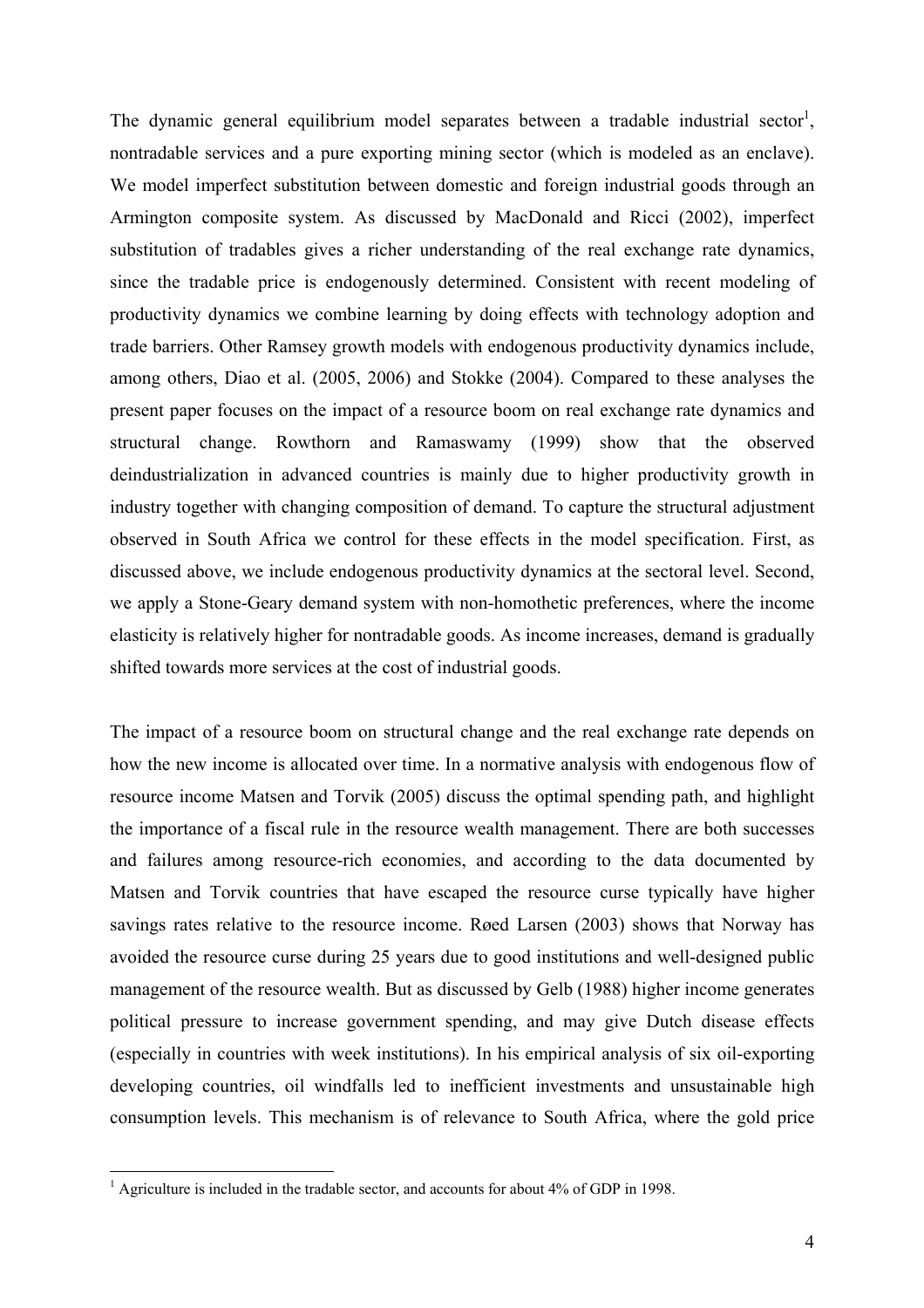boom was followed by rapid increase in public consumption spending (documented in section 2). To capture the macroeconomic effects of higher gold price the model framework must take into account the fiscal response to the resource boom. In an open economy Ramsey model with perfect capital market and intertemporal optimization the impact of a surge in resource rents is smoothed over time since the new income can be invested in international assets. This might serve as a good description of the Norwegian experience, but contradicts the observed response to the gold price increase in South Africa. To capture the fiscal response to the resource boom we treat the mining sector as public, and assume myopic government behavior combined with balanced public budget giving instant use of the resource income. The public consumption path generated by the model is broadly consistent with the observed increase in public spending in South Africa since the mid  $70s^2$ .

The development in the gold price during 1963-2003 is calibrated and used to study the impact of higher resource income on the South African economy. A reference path with constant gold price is compared to the transition path generated when the actual gold price development is taken into account. The numerical simulations show how the resource boom in the 1970s can help explain the structural change and real exchange rate path observed in South Africa in the following decades. Higher public consumption after the boom gives real exchange rate appreciation and expands nontradables at the cost of the industrial sector. There are two opposite effects on the degree of openness in the economy. The structural change away from industry contributes to lower trade-share, but at the same time some of the industrial demand shifts to foreign goods because of the increase in the domestic tradable price (following from imperfect substitution between domestic and foreign goods). In the numerical simulations the first effect dominates, and the trade-share falls with the resource boom and limits the transfer of foreign technology. Industrial productivity growth is held back due to both lower learning and less technology adoption. Productivity growth in services is also negatively affected by increased trade barriers (although to a less degree than industry), but benefits from more learning by doing. Relative industrial productivity growth declines and the change in relative productivity feeds back to affect the economic structure and the real exchange rate path. As in the theoretical analysis of Torvik (2001) the initial real appreciation

1

 $2$  In a model calibrated to Venezuela Rodriguez and Sachs (1999) assume closed capital market, so the resource income cannot be invested in international capital markets and must be spent immediately. The analysis shows that resource abundant economies may experience below steady state growth because they are living beyond their means and are overshooting their steady state level, but it does not capture structural effects of resource booms. A closed capital market may be relevant to South Africa due to international sanctions against the Apartheid regime, but we focus here on the fiscal channel to resource boom effects.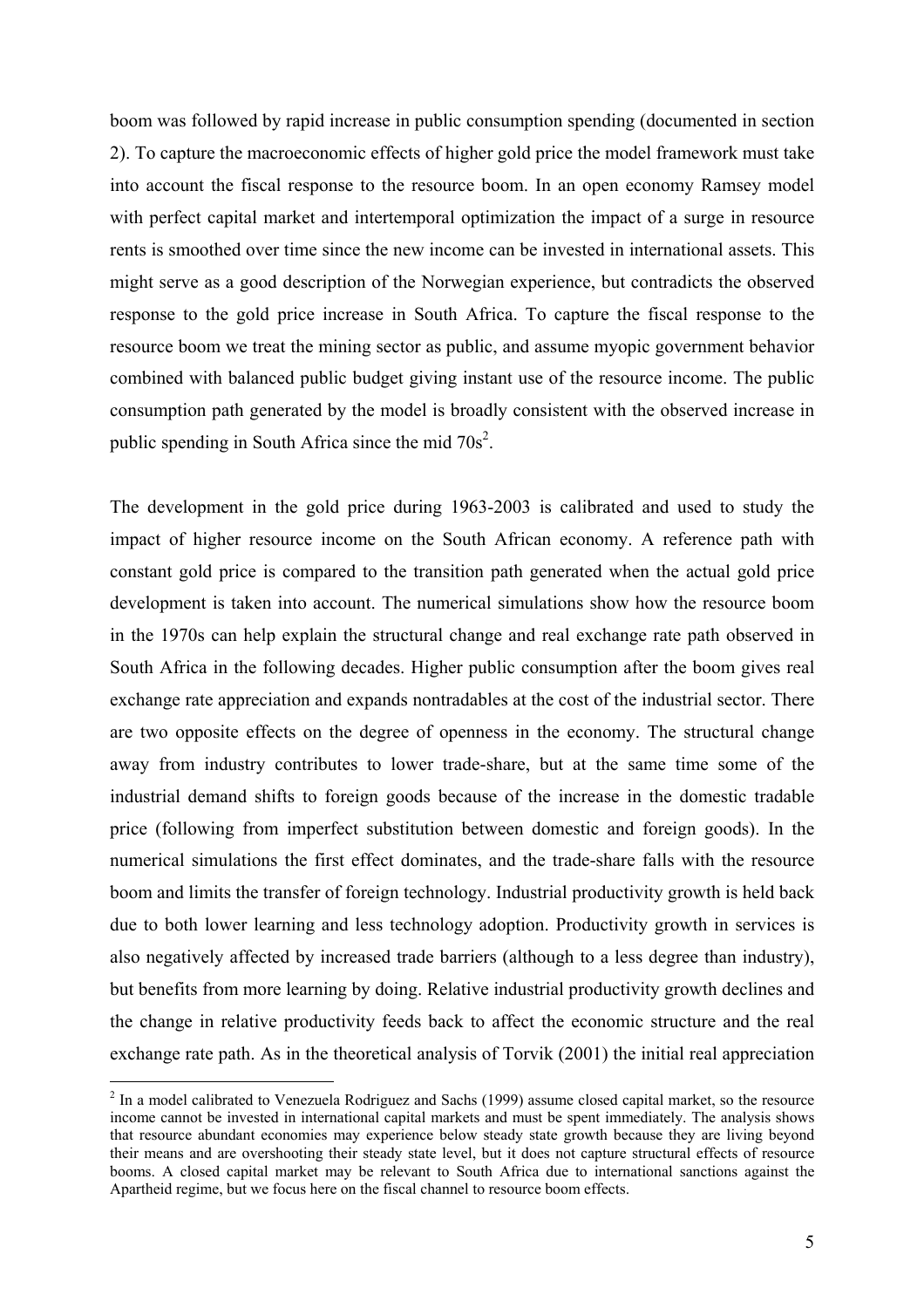is followed by gradual depreciation of the real exchange rate. This is broadly consistent with the South African experience after the gold price boom. There are two opposite effects of lower relative productivity in industry on factor allocation between sectors. First, the industrial sector needs more labor and capital to maintain a given level of production. Second, the productivity change generates relative price effects that decrease industrial production and strengthen the structural change away from industry. In the model simulations the first effect dominates, and the productivity effect holds back the deindustrialization process.

The rest of the paper is organized as follows. Section 2 discusses the South African experience during 1963-2003. The dynamic general equilibrium model with endogenous productivity dynamics is presented in section 3, and section 4 investigates the impact of the 1970s resource boom on the real exchange rate and structural change in South Africa. Sensitivity analysis with respect to the elasticity of substitution between domestic and foreign goods is given in section 5, while section 6 offers concluding remarks.

# **2. The South African experience**

South Africa is a mining dependent economy and the world's leading producer of gold with 55% of world production in 1980 (Jones,  $2002a$ )<sup>3</sup>. Mining exports accounted for more than half of total export earnings in the 1970s and 80s and still about 40% in the 1990s (Fedderke, 2002b). Because of this high dependence on mining, and gold in particular, the development in the gold price is likely to affect the economy. The world market price of gold remained constant during the 1960s, but increased rapidly the next decade with a peak in 1980, and eventually stabilized at a new higher level almost ten times the 1960 level (illustrated in Figure 5, section 4). The price increase generated a rapid, but temporary, increase in resource rents in South Africa, as documented by Jenkins (2001), and illustrated in Figure 1 below.

# Figure 1 about here

The South African mining industry is mainly private and the government has access to rents through taxation. But even if the surge in resource rents does not generate an equally rapid

<sup>&</sup>lt;sup>3</sup> Lewis (2001), Jones (2002b) and Gelb (2004) offer a nice record of the recent economic history of South Africa.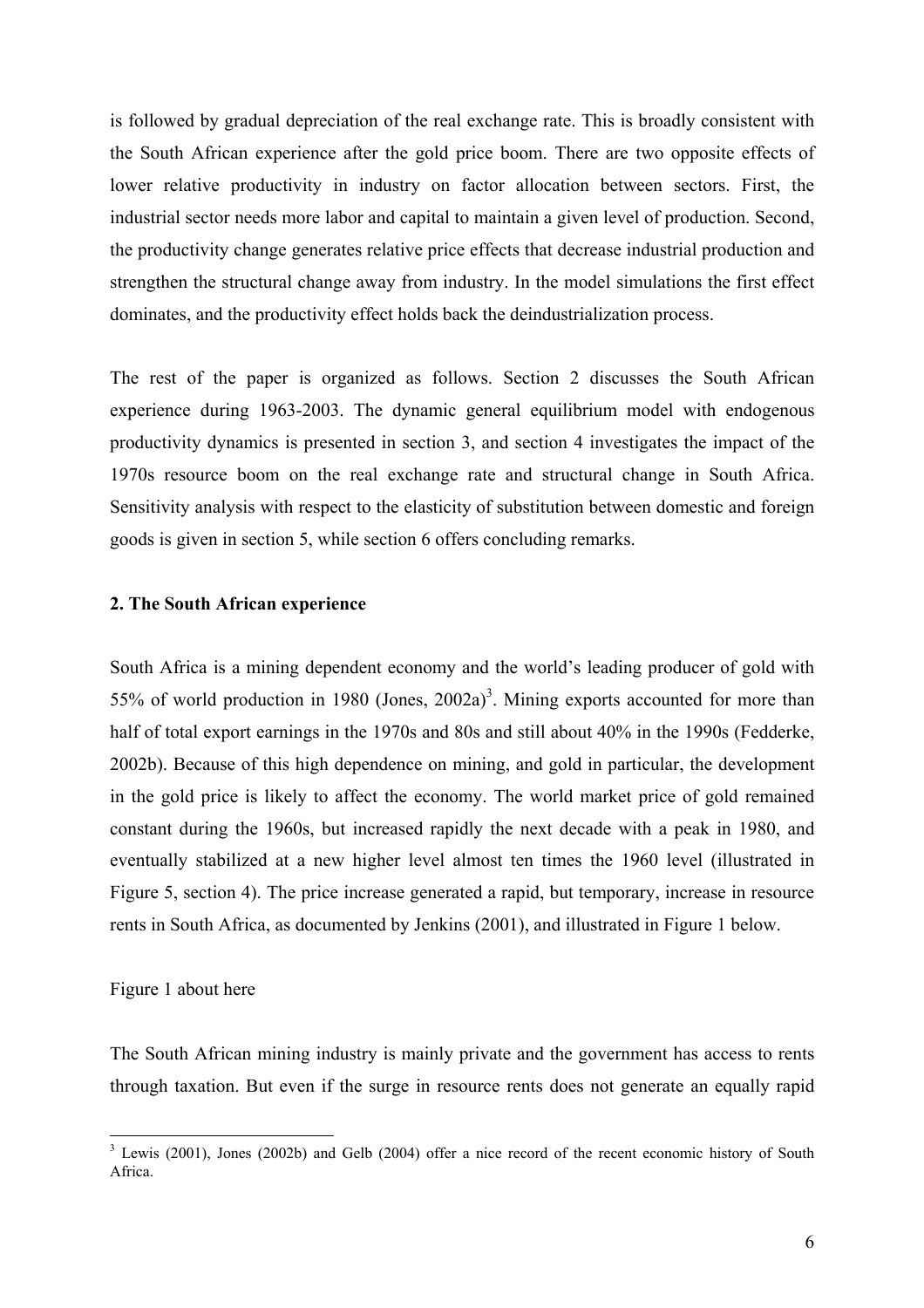increase in public revenues, political pressure may increase government spending since the country is considered to be wealthier. The empirical relevance of this mechanism is discussed by Gelb (1988) for six oil-exporting developing countries. For the case of South Africa, data from World Bank (2004) documents higher government consumption spending in the decades following the resource boom. Public consumption as share of GDP started to increase in the mid 70s from about 13% in the 1960s and early 70s to about 21% in the early 1990s before declining to about 18% post-Apartheid (Figure 2). Even though the resource boom is temporary, it is hard to reverse the increase in public expenditure, and government consumption stabilizes at a new higher level. The same period is characterized by an increasing trend in total public expenditures. The surge in total expenditures is mainly driven by public consumption, which accounts for about 50% of total expenditures in the 1960s and early 1970s compared to more than 70% since the mid 80s.

#### Figure 2 about here

The development in the South African real exchange rate during 1970-2002 is illustrated in Figure 3. The period is characterized by stability in the early years followed by a sharp real appreciation in the late 1970s which reaches its peak in 1985. Ignoring short run fluctuations, the post 1985 trend is a gradual depreciation of the real exchange rate.

#### Figure 3 about here

South Africa experienced rapid structural change after 1980 with the service sector increasing from 45% to 65% of GDP during two decades (Figure 4). Expansion of services is a common phenomenon as countries develop, but compared to the group of upper middle income countries the South African deindustrialization was much stronger. Industry represents the main part of the tradable sector, and the data documents a fall in manufacturing value added share of more than 20 percent during 1980-2003. Bell and Madula (2002) discuss the decline of the manufacturing sector, and highlight the role of the gold price boom, which generated real exchange rate appreciation and loss of competitiveness.

#### Figure 4 about here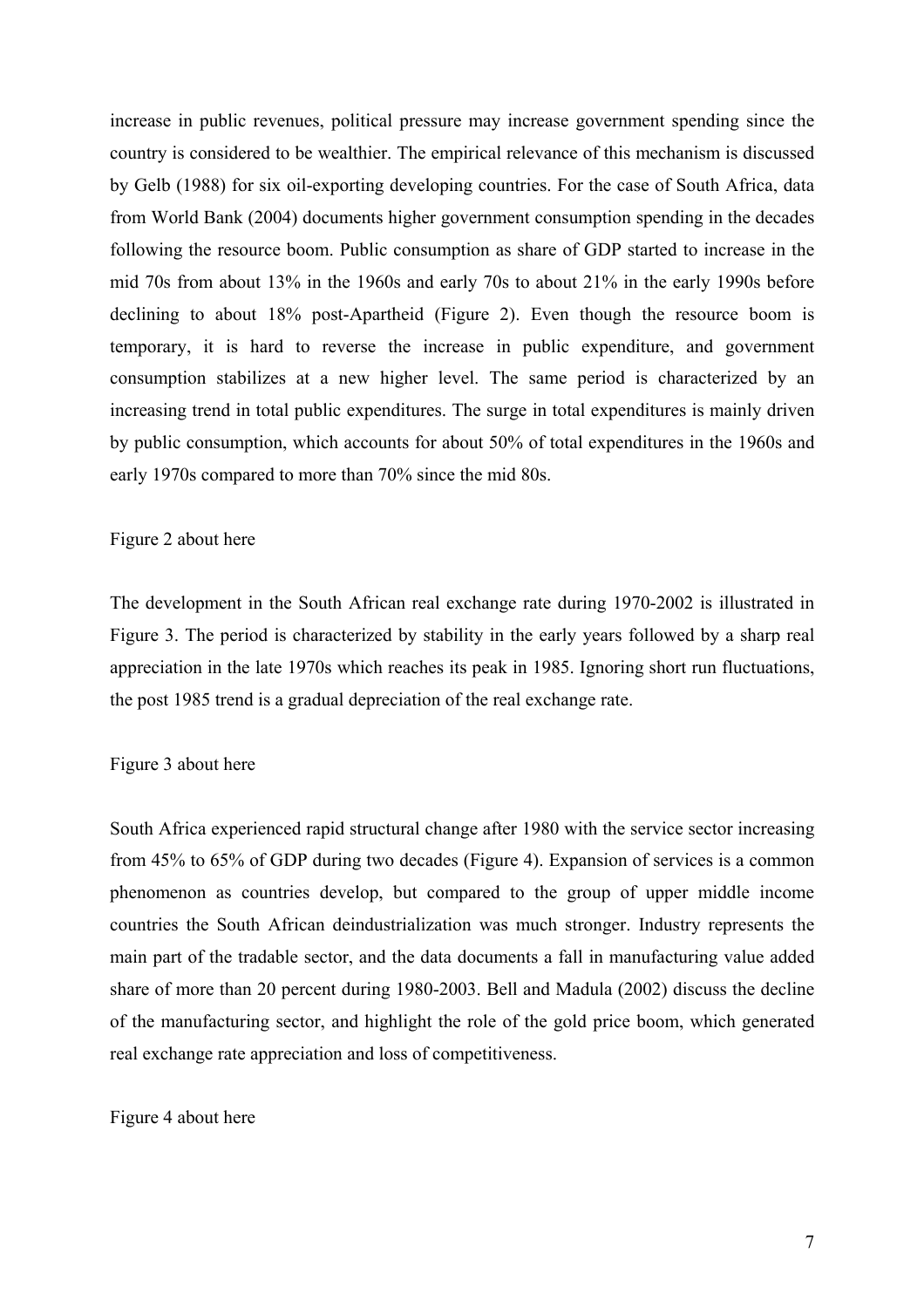#### **3. The dynamic general equilibrium model with endogenous productivity dynamics**

Most applied general equilibrium analyses in the Dutch disease literature are static, and do not capture real exchange rate dynamics or long-run structural effects of the boom (see for instance Benjamin et al., 1989, and Vos, 1998). As illustrated theoretically by Torvik (2001), productivity effects following a resource boom generate real depreciation after the initial appreciation of the real exchange rate, with further implications for factor allocation between sectors. To capture the endogenous interplay between sectoral productivity, structural change and the real exchange rate related to the South African resource boom, we offer a dynamic general equilibrium analysis. Endogenous productivity dynamics, fiscal response to higher resource income and imperfect substitution in tradables are important aspects of the model. Compared to the existing Dutch disease literature we extend the productivity specification to include trade barriers and technology gap dynamics, consistent with the modern understanding of productivity growth (Parente and Prescott, 2005, and Klenow and Rodriguez-Clare, 2005). We model a small open economy that faces a perfect capital market with the interest rate exogenously given from the world market. This means that we ignore the impact of interest rate differentials on the real exchange rate, and focus instead on the gold price, public spending and relative productivity as determinants of the South African real exchange rate. Empirical support is provided by MacDonald and Ricci (2003) and Aron et al. (2000). The rest of this section presents the most important equations of the dynamic general equilibrium model, while full documentation of the model is given in a separate appendix available from the author.

#### The supply side

The model includes three sectors: a nontradable service sector, a tradable industrial sector (which includes agriculture) and a resource (mining) sector. The industrial sector faces imperfect substitution between producing for the domestic market and the world market, and exports are endogenously determined through Constant Elasticity of Transformation (CET) functions. The resource sector exports all of its output and faces an exogenous world market price, which we later calibrate to reproduce the gold price boom in the 1970s. Sectoral value added (*X*) is a Cobb-Douglas function of capital (*K*) and labor (*L*):

$$
X_{i,t} = A_{i,t}^{\alpha_i} L_{i,t}^{\alpha_i} K_{i,t}^{1-\alpha_i} \qquad i = M, R, S
$$
 (1)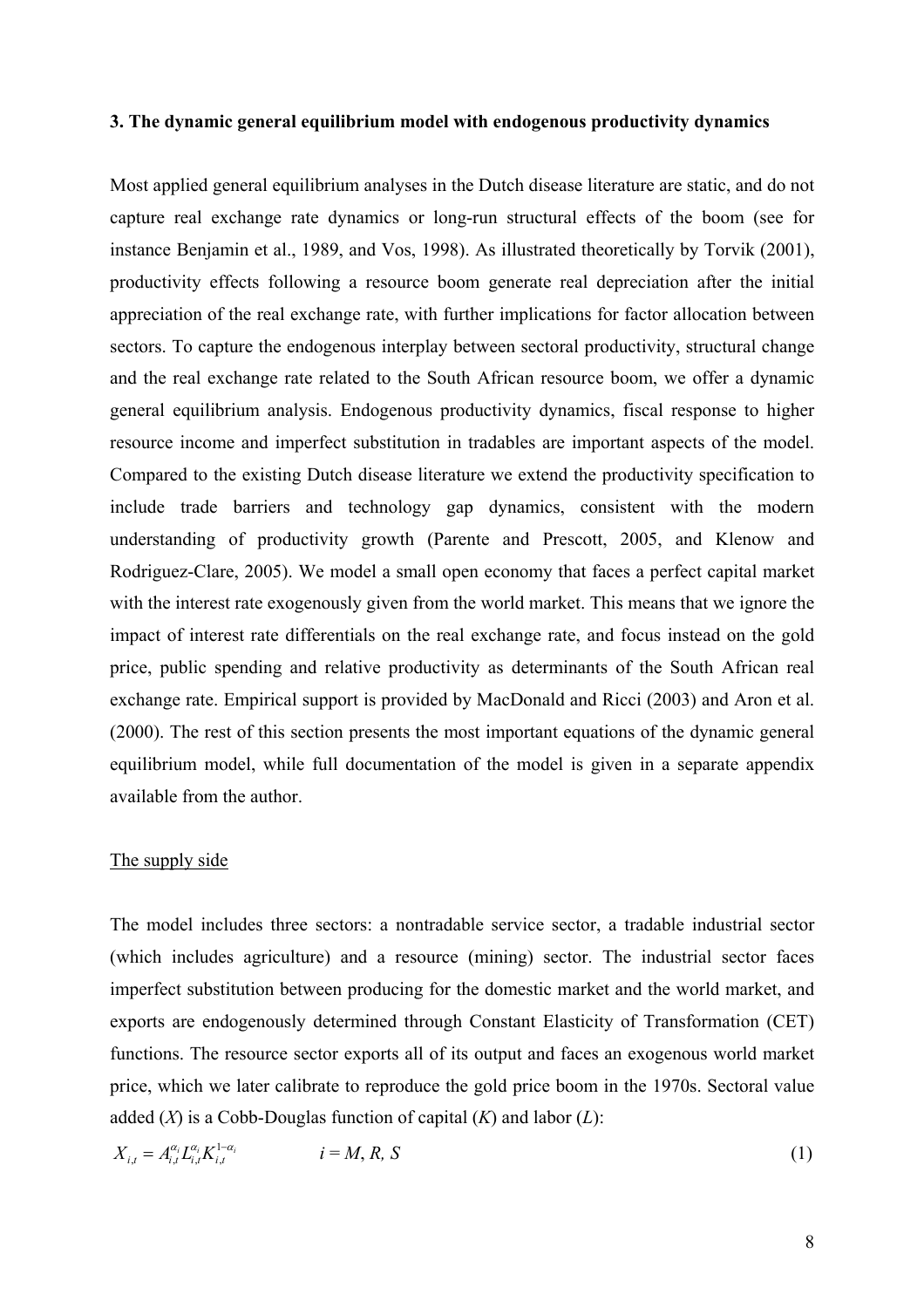where subscripts *M*, *R* and *S* represents industry, mining and services, respectively, and *t* is the time period. Labor and capital are mobile between industry and services and are allocated based on marginal productivities. The resource sector is modeled as an enclave with no direct links to the rest of the economy, and employs sector specific factors of production with supply growing exogenously at the long-run rate. With this specification we ignore the resource movement effect of a resource boom and concentrate on the spending effect. This is supported by Benjamin et al. (1989) in a study of Cameron, and also seems reasonable for South Africa since the mining production is partly dependent on foreign labor (Jones, 2002a). In addition, an input-output analysis of the South African economy by Stilwell et al. (2000) finds few linkages between mining and the rest of the economy.

In industry and services labor augmenting technical progress (*A*) is endogenously determined from sectoral learning by doing  $(LBD)$  and technology adoption<sup>4</sup>. Consistent with existing specifications in the Dutch disease literature learning by doing is external and modeled through the sectoral labor shares. The early contributions by van Wijnbergen (1984) and Krugman (1987) restrict learning effects to the tradable sector. In the theoretical model of Sachs and Warner (1995) LBD is still generated in tradables, but with perfect spillovers to nontradables. The specification offered by Torvik (2001) assumes that both sectors contribute to learning, and there are imperfect spillovers between sectors. We follow Torvik (2001) and model LBD in both tradables and nontradables, but do not consider potential spillovers between domestic sectors. Technology adoption combines two elements, the distance to the world technology frontier defining the learning potential and the role of trade barriers. We apply the modified Nelson-Phelps technology gap specification suggested and empirically documented by Benhabib and Spiegel (2005). The productivity dynamics is consistent with the catching-up hypothesis, where the growth rate increases with the distance to the technological frontier. But compared to the original formulation the relationship between growth and technology gap is linear, and not exponential. This limits the advantage of backwardness and gives possible divergence in cases of high barriers to technology adoption.

Sectoral productivity growth in period *t* is specified as follows:

1

$$
\frac{\dot{A}_{i,t}}{A_{i,t}} = \lambda_{1,i} \left( \frac{L_{i,t}}{L_t} \right)^{\theta_{1,i}} + \lambda_{2,i} \left( \frac{TRADE_t}{GDP_t} \right)^{\theta_{2,i}} \left( 1 - \frac{A_{i,t}}{A_{i,t}^*} \right) \qquad i = M, S
$$
\n(2)

<sup>&</sup>lt;sup>4</sup> Labor augmenting technical progress in the resource sector grows exogenously at the long-run rate.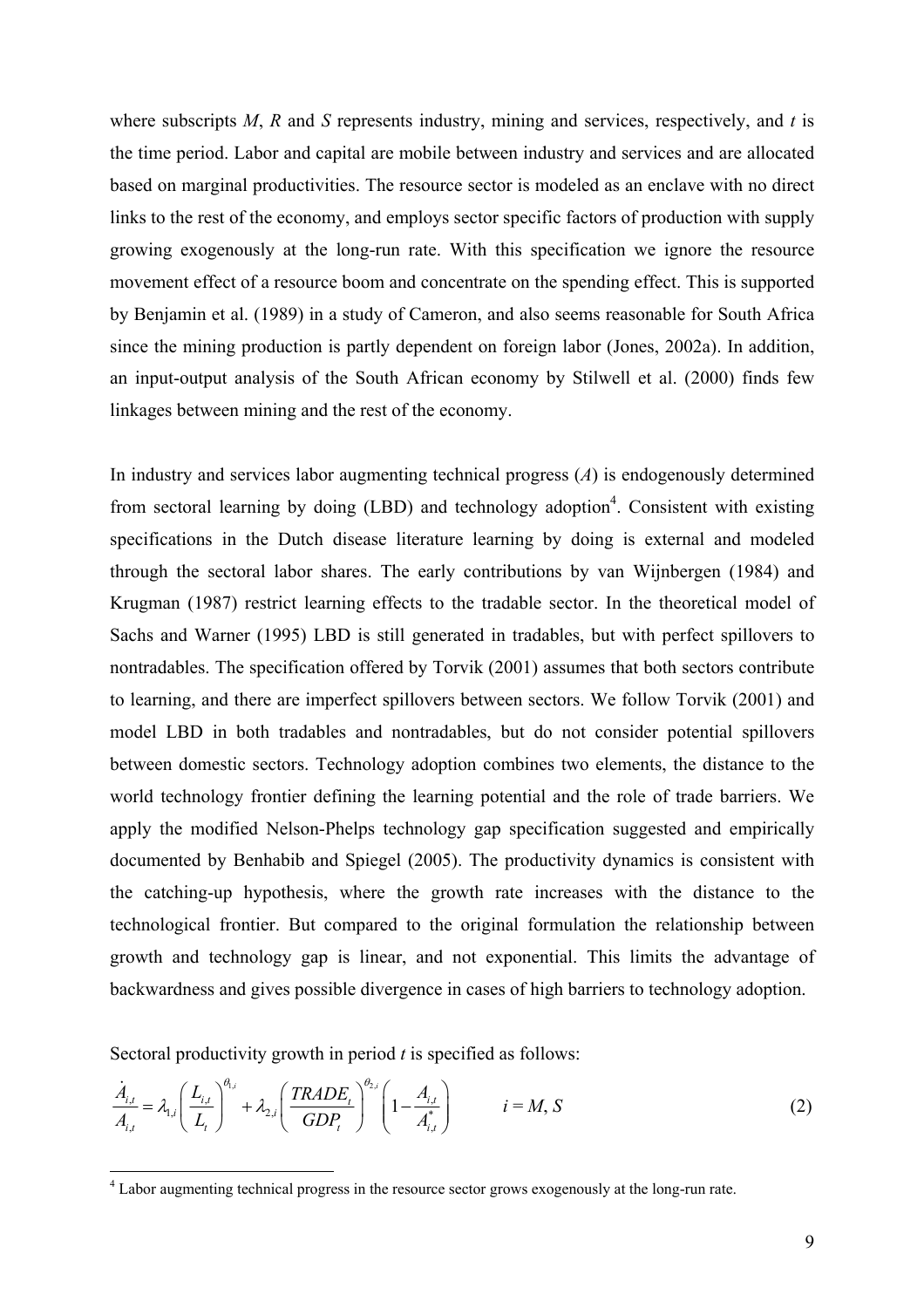$A_{i,t}$  and  $A_{i,t}^*$  represent the domestic and frontier level of productivity, and  $A_{i,t}/A_{i,t}^*$  is the technology gap.  $L_{i,t}/L_{i}$  is the sectoral labor share and  $TRADE_{i}/GDP_{i}$  aggregate trade as share of GDP (not including mining exports). Harding and Rattsø (2005) support the use of the aggregate (and not sectoral) openness measure as source of sectoral productivity growth in South Africa. The first term on the right-hand side is the contribution from learning by doing, while the second term is the technology adoption function.  $\lambda_{1,i}$ ,  $\lambda_{2,i}$ ,  $\theta_{1,i}$  and  $\theta_{2,i}$  are constant parameters. The calibration assumes  $\theta_{1,i}$  and  $\theta_{2,i}$  less than 1, which implies decreasing returns with respect to the two sources of productivity growth. While the impact of learning by doing is assumed to be equal across sectors ( $\theta_{1,M} = \theta_{1,S}$ ), the industrial sector benefits relatively more from technology transfer through trade ( $\theta_{2,M} > \theta_{2,S}$ ).

#### The demand side

In a general equilibrium model with perfect capital market and intertemporal optimization the impact of a resource boom is smoothed over time, since the new income can be invested in foreign assets. But as discussed in the previous section, this contradicts the South African experience, where the resource boom was followed by a rapid increase in public spending. To capture the fiscal response to higher resource income we treat the mining sector as public with the income transferred to a myopic government keeping a balanced budget. The public resource income  $(Y_g)$  comes from the factors of production in the resource sector, and is spent on a mix of industrial goods (both foreign and domestic) and services according to constant shares  $(\alpha g_i)$ :

$$
Y_{g,t} = w_2 L_R + R k_2 K_R \tag{3}
$$

$$
P_{i,t} \cdot G_{i,t} = \alpha g_i \cdot Y_{g,t} \qquad i = M, S \text{ and } \sum_i \alpha g_i = 1 \qquad (4)
$$

where  $L_R$  and  $K_R$  are the sector-specific supply of labor and capital used in the mining sector, while  $w_2$  and  $Rk_2$  are the endogenous factor returns. Equation (4) represents the balanced budget constraint, where  $G_M$  and  $G_S$  are government consumption of industrial goods and services, respectively, with  $P_M$  and  $P_S$  as corresponding prices.

The representative household receives income through the primary factors employed in industry and services, while interest payments on its foreign debt are subtracted. Revenues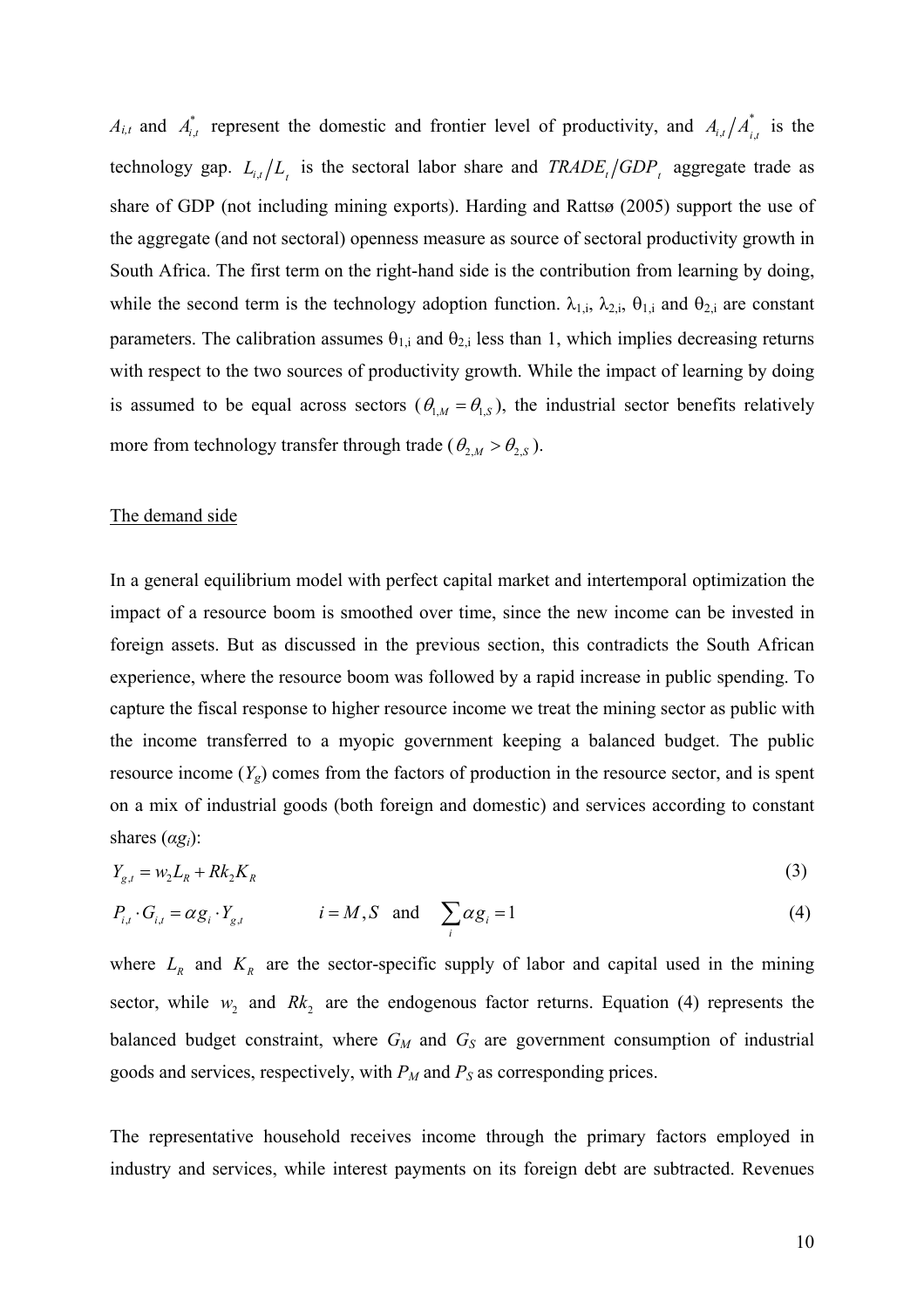from sales taxes and import tariffs are transferred to the household lump sum. As discussed later in this section the household is forward looking and maximizes its intertemporal utility. Within-period consumption is modeled through a Stone-Geary demand system with minimum consumption levels for each good. In this way the household has non-homothetic preferences, and the income elasticity with respect to industrial goods and services may differ. Aggregate consumption for each time period  $(O_t)$  is defined as:

$$
Q_{t} = cs \cdot \prod_{i} (C_{i,t} - \overline{C}_{i})^{\alpha c_{i}}
$$
\n
$$
(5)
$$

where  $C_{i,t}$  is consumption for each good and  $\overline{C}_i$  is the minimum consumption level, which is constant over time.  $\alpha c_i$  and  $c_s$  are constant parameters. It follows that the household demand for each commodity is given by:

$$
P_{i,t} \cdot (C_{i,t} - \overline{C}_i) = \alpha c_i \cdot PQ_t \cdot Q_t \tag{6}
$$

In the model calibration the minimum consumption level is assumed to be relatively higher for industrial goods, which means that the income elasticity is lower here. When the income increases, demand is gradually shifted towards services at the cost of industrial goods. As illustrated by the numerical simulations the change in the consumption pattern contributes to the structural change towards services.

Since imperfect substitution between domestic and foreign goods is a common feature of most developing countries, we model import of industrial goods through an Armington composite system. As discussed by Benjamin et al. (1989), imperfect substitution between domestic and foreign goods affects the Dutch disease dynamics since the tradable price is endogenously determined and not given from the world market. The real exchange rate (*RER*) is defined as the relative price between nontradables and tradables, and is given by:

$$
RER_t = \frac{P_{S,t}}{P_{M,t}}\tag{7}
$$

where the tradable price  $(P_M)$  is a composite of the exogenous world market price and an endogenous domestic price. Services are not traded internationally and the price level  $(P<sub>S</sub>)$  is determined endogenously at the domestic market.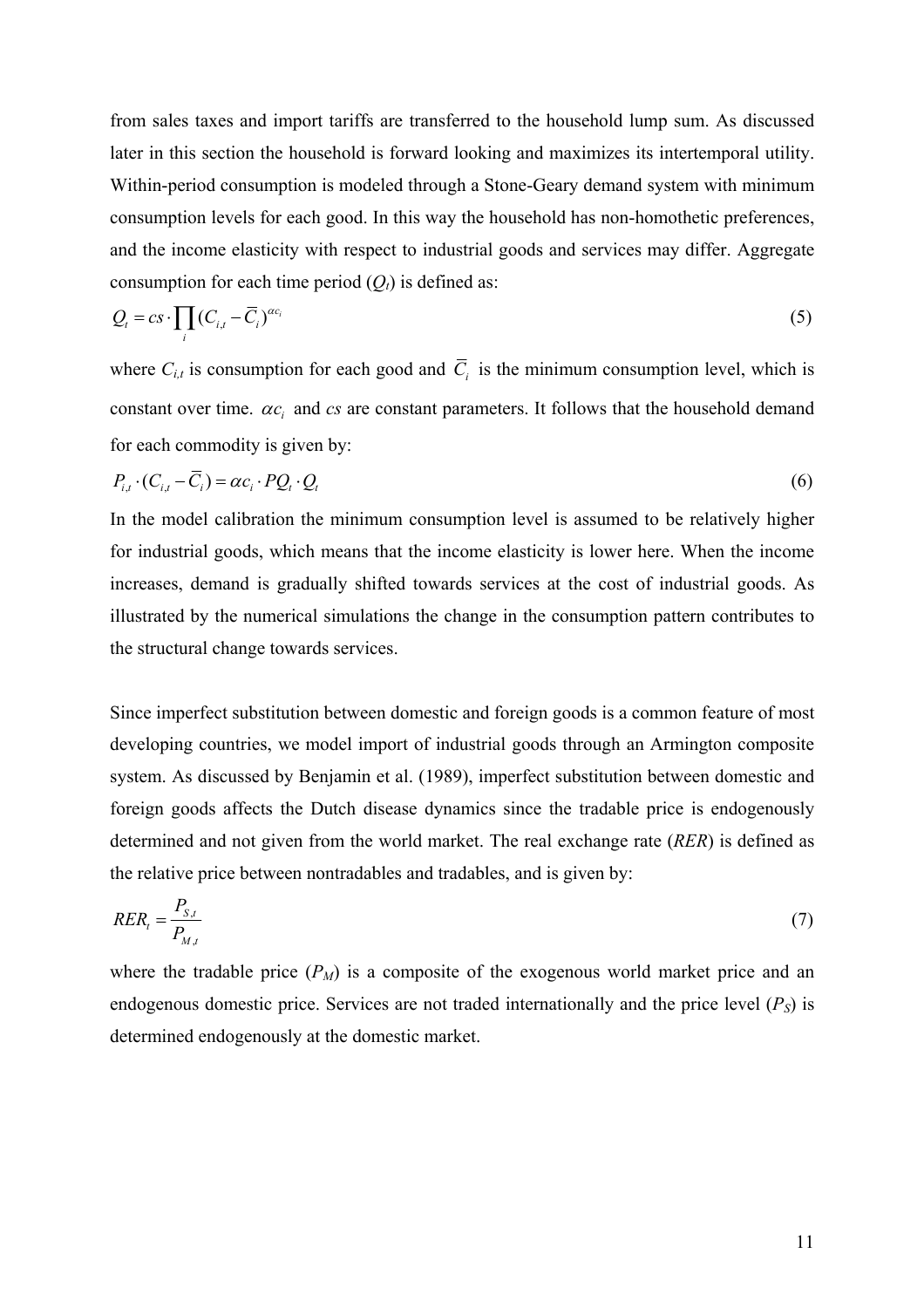#### Intertemporal dynamics

While the natural resource income is spent by a myopic public sector, the household allocates its income to consumption and savings to maximize intertemporal utility subject to a budget constraint. Assuming intertemporal elasticity of substitution equal to one we have the wellknown Euler equation for optimal allocation of total private consumption expenditure over time:

$$
\frac{Q_{t+1}}{Q_t} \frac{P Q_{t+1}}{P Q_t} = \frac{1+r}{1+\rho}
$$
\n(8)

where  $Q_t$  is aggregate household consumption,  $PQ_t$  the aggregate price, r the world market interest rate and  $\rho$  is the positive rate of time preference. The growth in consumption depends on the interest rate, the time preference rate, and the price path. Higher interest rate or lower time preference rate motivate more savings and thereby higher consumption spending in the future.

The capital stock outside the mining sector is managed by an independent investor who chooses an investment path to maximize the present value of future profits over an infinite horizon, subject to the capital accumulation constraint. A small open economy model with exogenous interest rate and no imperfections at the capital market gives immediate adjustment of the capital stock to its steady state level if the model is calibrated to an out of steady state path. The economy takes advantage of the foreign borrowing opportunity to finance the investments to fully exploit the profit opportunities along the steady state. Introducing adjustment costs in investment is a common way of creating transition dynamics in such a model. The alternative would be to look into constraints and risks at international capital markets, which represents a future challenge for this kind of models. We follow the common practice and model adjustment costs in investment  $(ADJ_t)$ , which are assumed to be a convex function of investment over existing capital stock:

$$
ADJ_t = a \cdot P_{S,t} \cdot \frac{I_t^2}{K_t} \tag{9}
$$

where  $K_t = K_{t} + K_{s}$  is the aggregate capital stock outside mining,  $I_t$  is investment in real terms,  $P_{S,t}$  the nontradable price and *a* is a constant parameter. Differentiating the intertemporal profit function with respect to capital gives us the well-known no-arbitrage condition: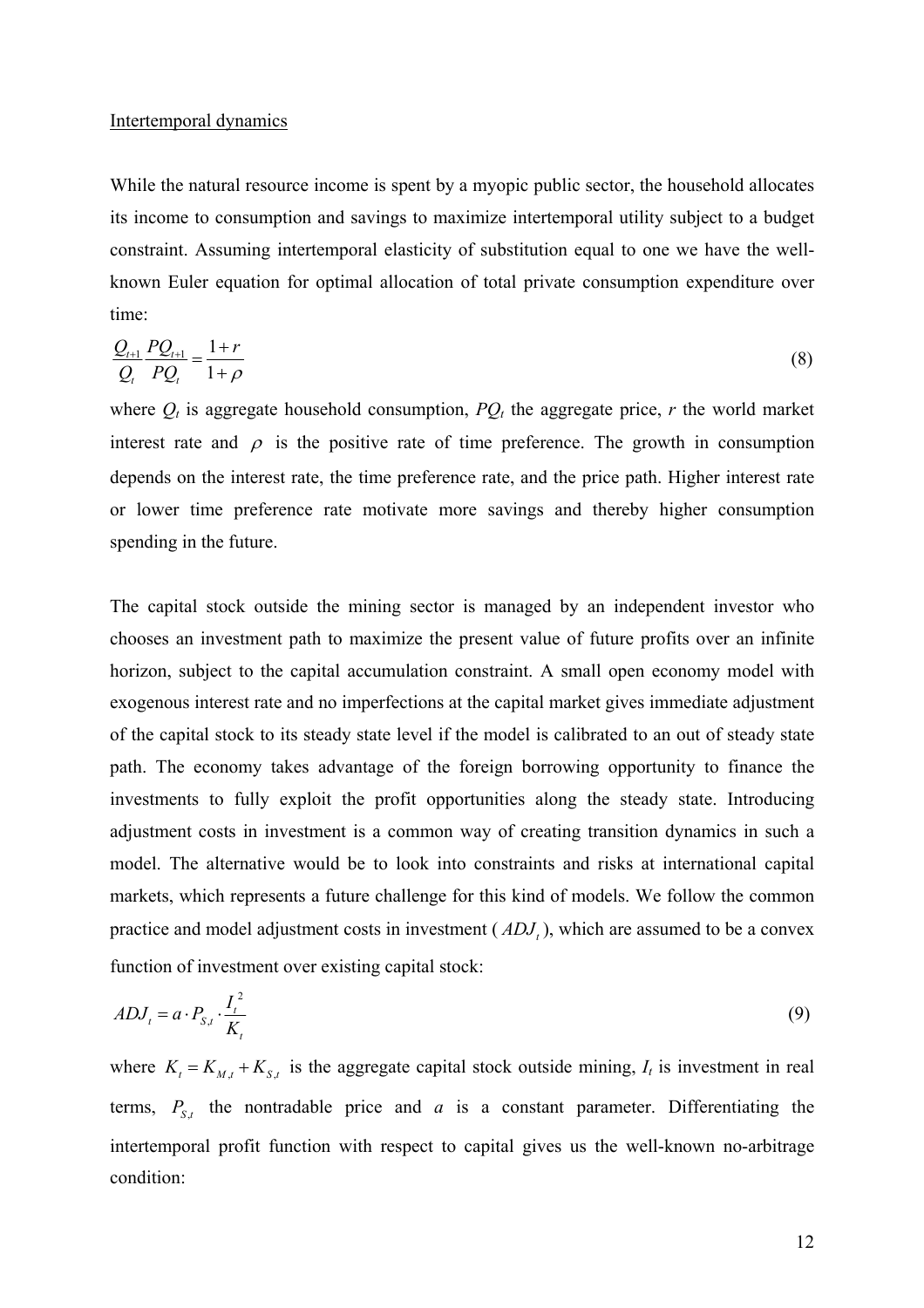$$
rq_{t-1} = Rk_{1,t} + P_{S,t} \cdot a \cdot \left(\frac{I_t}{K_t}\right)^2 - \delta \cdot q_t + \dot{q}
$$
\n(10)

The condition in (10) states that the marginal return to capital has to equal the interest payments on a perfectly substitutable asset of size  $q_{t-1}$ , where q is the shadow price of capital. The first term on right hand side,  $Rk_{1,t}$ , is the capital rental rate, while the second term is the derivative of capital in the adjustment cost function. The marginal return to capital also has to be adjusted by the depreciation rate,  $\delta$ , and capital gain or loss,  $\dot{q}$ .

Investments can be financed through foreign borrowing, and the decisions about savings and investment can therefore be separated. Domestic savings and investments do not have to be equal in each period, but a long-run restriction on foreign debt exists.

#### Long-run equilibrium

In the long-run the productivity growth rate is given by the exogenous frontier growth rate *g*, and the technology gap is constant. The degree of catch-up depends on the level of barriers and the learning capacity of the economy. The long run equilibrium consequently implies a proportional relationship between  $A_i$  and  $A_i^*$ :

$$
A_{i,T} = \frac{\lambda_{1,i} \left( \frac{L_{i,T}}{L_T} \right)^{\theta_{1,i}} + \lambda_{2,i} \left( \frac{TRADE_T}{GDP_T} \right)^{\theta_{2,i}} - g}{\lambda_{2,i} \left( \frac{TRADE_T}{GDP_T} \right)^{\theta_{2,i}} \cdot A_{i,T}^*}
$$
(11)

where *T* represents the steady state periods. The equilibrium values of  $L_{i,T}/L_{i}$  and *TRADE<sub>T</sub> GDP*<sub>*T*</sub> are constant, and the relative productivities,  $A_{i,T}/A_{i,T}^*$ , are determined by their values, the frontier growth rate, and the parameters. Changes in the sources of learning by doing and technology adoption generate transitional growth to a new technology gap.

Driven by technological and neoclassical convergence the long-run growth rate is exogenously given as the sum of the rate of technical progress and the labor growth rate, while transition growth is endogenous. The capital stock and the foreign debt both grow at the constant rate in the long run. This dynamics is consistent with the common understanding that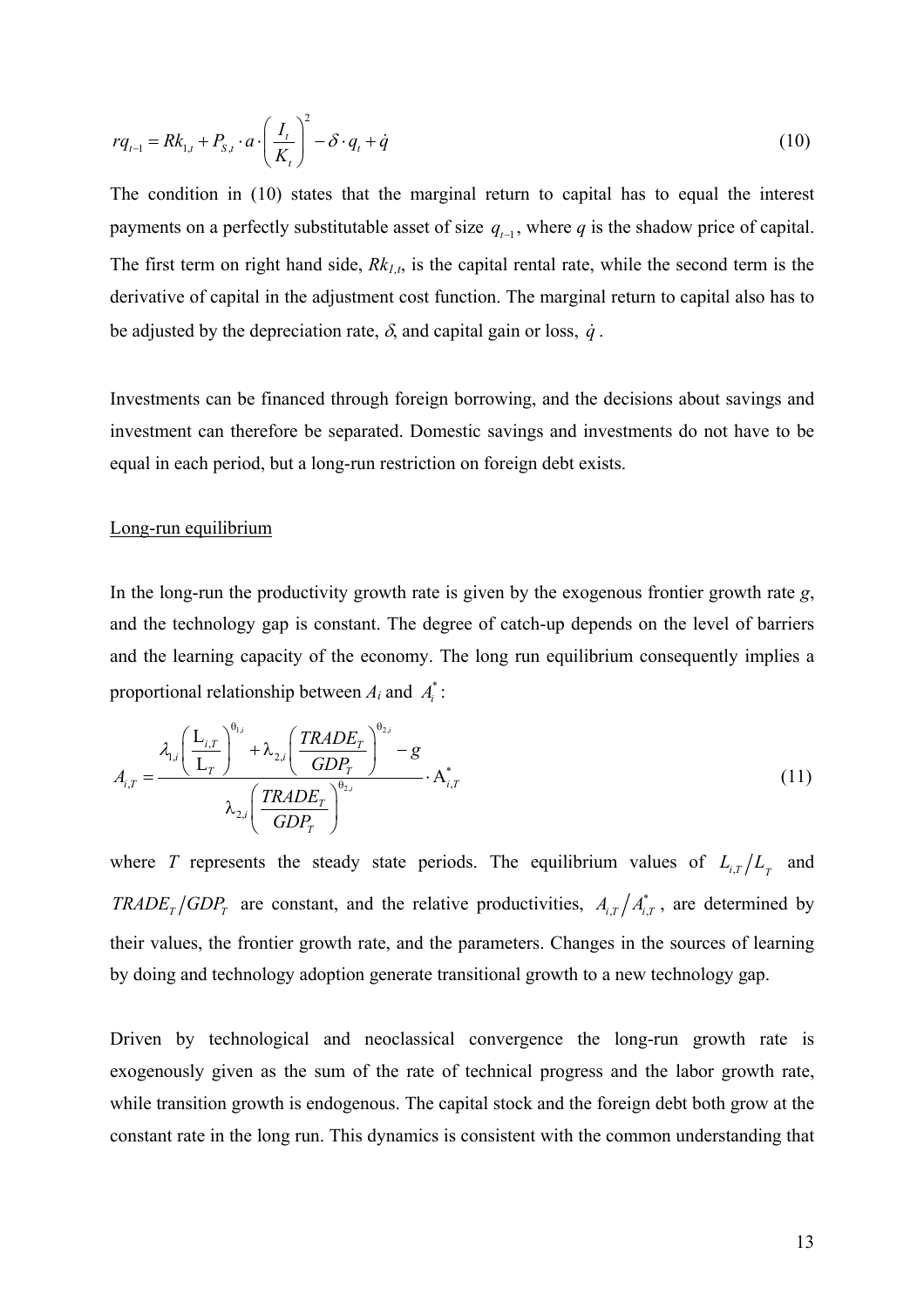differences in income and productivity levels are permanent, while differences in growth rates are transitory (Acemoglu and Ventura, 2002).

## **4. Resource boom, real exchange rate dynamics and structural change in South Africa**

As South Africa is a resource-rich economy with mining exports (mainly gold) accounting for about half of total export earnings, shocks to the world market price of gold is likely to affect the economy. The gold price boom in the 1970s generated a rapid, but temporary, increase in resource rents (Figure 1, section 2). The mining sector is mainly private, but access to rents via taxation combined with political pressure for higher public spending after the resource boom generated higher public consumption as share of GDP from the mid 70s to the mid 90s (Figure 2, section 2). Even though the resource boom is temporary, it is hard to reverse the increase in public expenditure, and government consumption stabilizes at a higher level. We argue that the resource boom is part of the explanation behind the observed deindustrialization and real exchange rate dynamics in South Africa, and the dynamic general equilibrium model is applied to highlight the adjustment mechanisms involved.

The development in the gold price during 1963-2003 is reproduced in the model and used to study the impact of higher resource income on the South African economy. The actual and calibrated gold price path is illustrated in Figure 5 below. The model is calibrated based on a 1998 Social Accounting Matrix for South Africa, which is documented in a separate model appendix available from the author. The long-run growth rate is assumed to equal  $3\%$  (1%) technical progress rate and 2% labor growth), while transition growth is endogenous. To get outside the long-run growth path we scale down the initial capital stock and productivity levels. Foreign debt and labor supply are adjusted down accordingly. To capture the impact of higher resource income on structural change and real exchange rate dynamics the baseline transition path with the calibrated gold price development is compared with a counterfactual scenario where the gold price is kept constant over time at the initial level.

#### Figure 5 about here

The public consumption path generated by the model is broadly consistent with the actual South African path, and initially the resource boom generates a demand-driven real exchange rate appreciation. Higher income increases the demand for both industrial goods and services,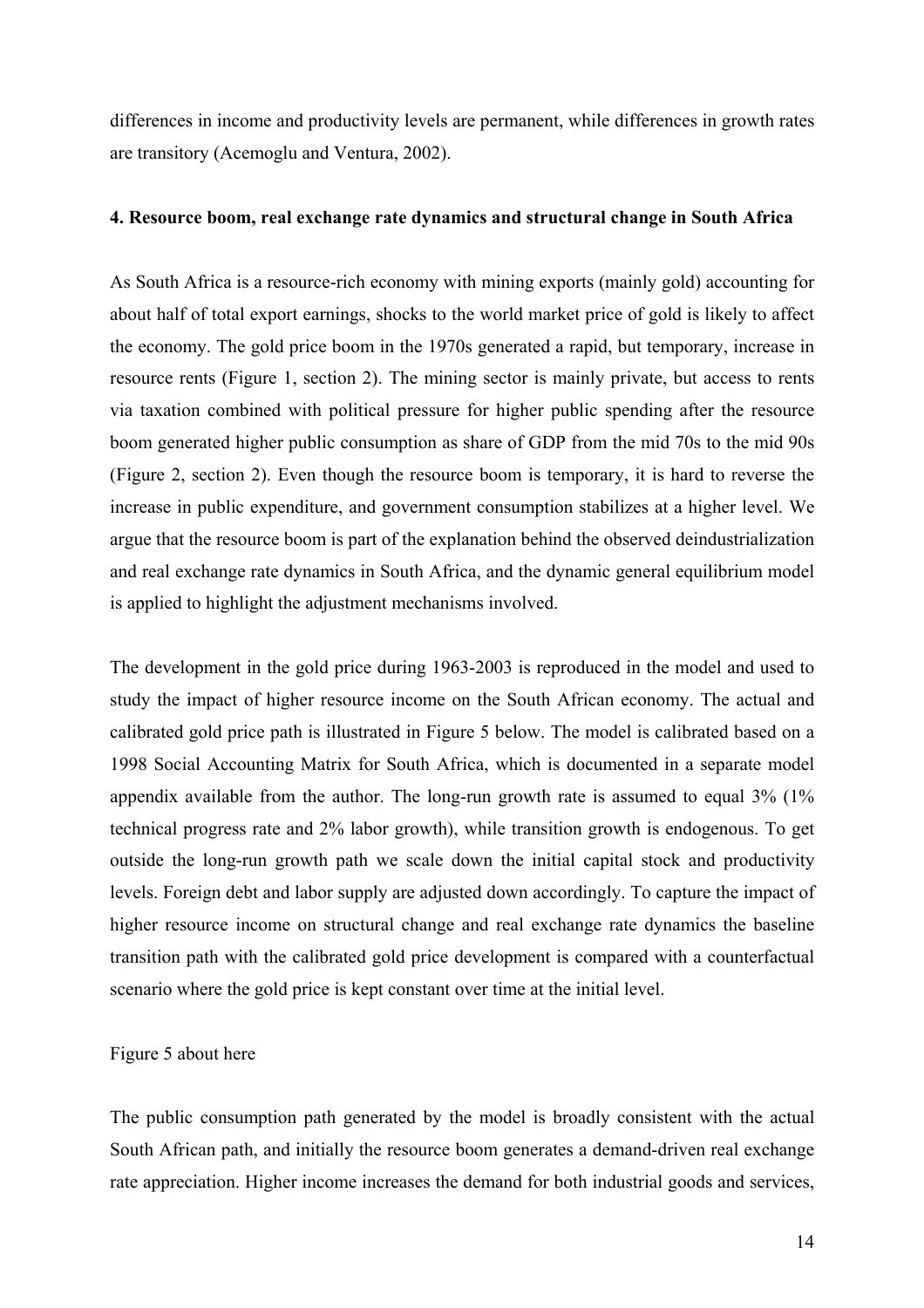but since some of the industrial demand is directed towards foreign goods (due to imperfect substitution) the nontradable price is pushed up relatively more than the composite industrial price giving real appreciation during the boom period (Figure 6). The real appreciation of the Rand in the late 70s is observed in the data (see Figure 3, section 2), and was driven by domestic inflation. As we discuss below, the resource boom generates structural change which affects the relative productivity between domestic sectors. Over time relative industrial productivity decreases, and this feeds back on the real exchange rate dynamics. When the productivity effect is taken into account, the real exchange rate appreciation is followed by gradual depreciation (Figure 6). This is consistent with the Balassa-Samuleson hypothesis, where a reduction in industrial productivity generates depreciation of the real exchange rate. Torvik (2001) finds similar results in a theoretical analysis of higher resource income, and Torvik (2004) discusses the phasing in of oil revenues in Norway, where he documents possible real exchange rate paths consistent with long-run depreciation. Given our model specification with imperfect substitution between domestic and foreign industrial goods, the real depreciation is driven by both lower nontradable price and higher tradable price. The gradual depreciation of the real exchange rate is broadly consistent with the South African experience, and cannot be captured without taking into account the endogenous productivity effects. Section 5 discusses how the development of the real exchange rate is affected by the elasticity of substitution between domestic and foreign industrial goods.

#### Figure 6 about here

Following the initial real appreciation capital and labor are allocated towards the service sector at the cost of industry and gives deindustrialization. This is the spending effect of a resource boom. The development in industrial value added share is illustrated in Figure 7 (we do not include the mining sector in this calculation, so the service value added share is the mirror image of the industrial share). As seen from the figure, there is a downward trend in the value added share along the counterfactual path with constant gold price. This follows from non-homothetic preferences with higher income elasticity with respect to services. But with the resource boom the deindustrialization is strengthened. The decline in the industrial value added share during 1963-2003 is about 24%-points, while the corresponding decline along the counterfactual path equals 15%-points. The extra deindustrialization with higher resource income is supported by the empirical analysis of Palma (2005), which compares primary commodity countries to manufacturing countries and finds that the former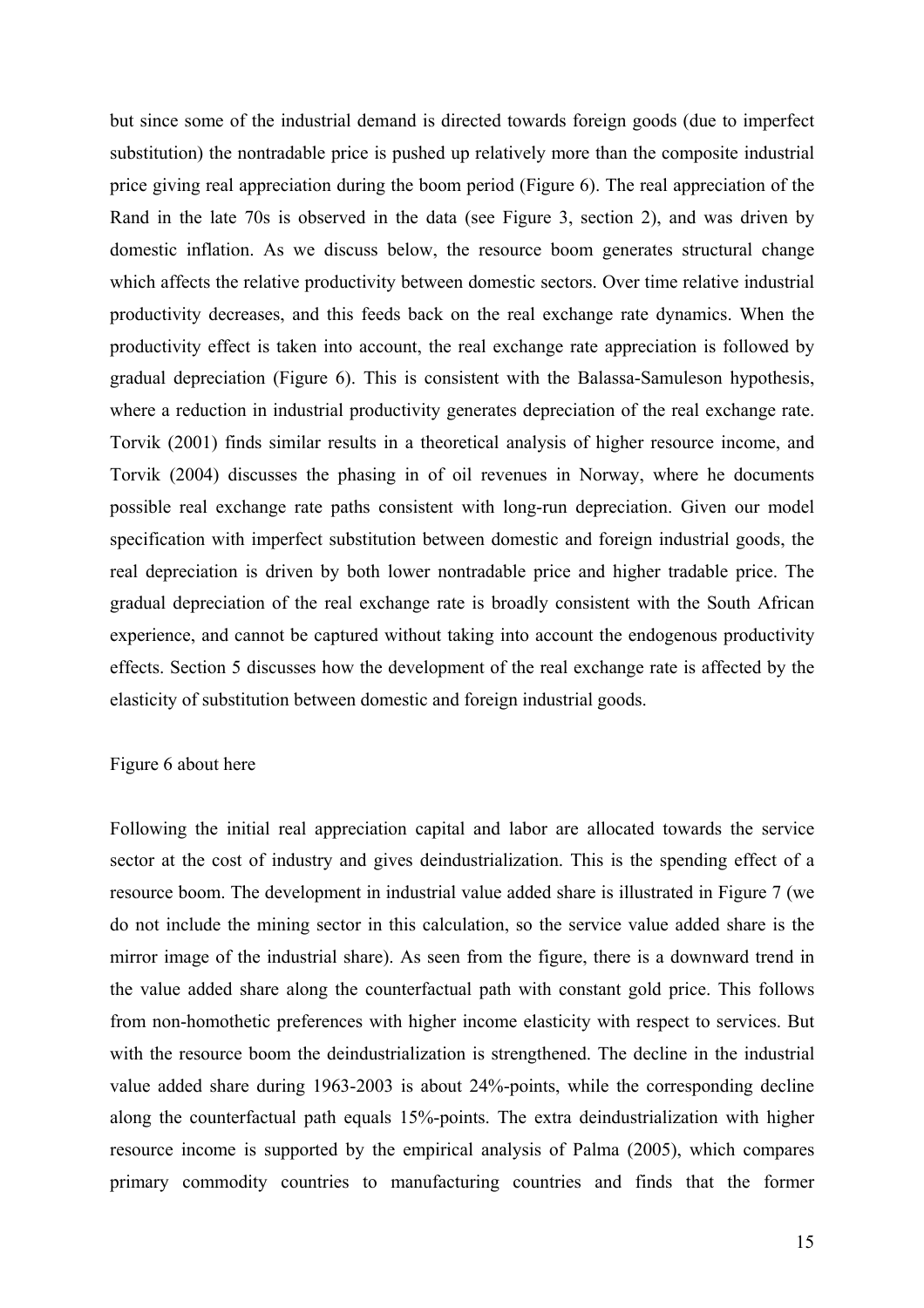experiences larger degree of deindustrialization. The structural shift away from industry is observed in South African data, especially after 1980 (see Figure 4, section 2). In the model the labor market adjustments are faster than in reality, and explain the immediate and earlier deindustrialization with the resource boom compared to the data.

## Figure 7 about here

Sectoral productivity growth rates are affected by the resource boom via the extent of learning by doing and the barriers to technology adoption. The Dutch disease effect with deindustrialization affects sectoral labor shares and hence the productivity impact from learning. The industrial labor share declines from 0.48 in the early 70s to 0.28 at the end of the period studied. While productivity growth in industry is held back, the service sector benefits from more learning by doing. There are two opposite effects on the degree of openness in the economy. The structural change away from industry contributes to lower trade-share, but at the same time some of the industrial demand shifts to foreign goods because of the increase in the domestic tradable price. The latter effect depends on the substitution possibilities between domestic and foreign goods. With our assumption (elasticity of substitution equal to 3) the first effect dominates, and the trade-share falls with the resource boom and limits the transfer of foreign technology. Productivity growth in services and industry is negatively affected by increased trade barriers, but due to higher dependence on foreign technology the industrial productivity decline is relatively larger. Taking the learning by doing and technology transfer effects together, productivity growth in industry is negatively affected by the gold price increase, while services benefits (Figure 8).

#### Figure 8 about here

The change in relative productivity has two opposite effects on the allocation of production factors between sectors. First, with relatively lower productivity the industrial sector needs more labor and capital to maintain a given level of production. This tends to hold back the deindustrialization process. Second, the productivity change generates relative price effects (Figure 6) that strengthen the structural change away from industry. Higher tradable price decreases industrial demand and hence production, and shifts labor and capital towards services. As discussed in the next section, the strength of this second effect and the magnitude of the productivity shock depend on the substitution possibilities between domestic and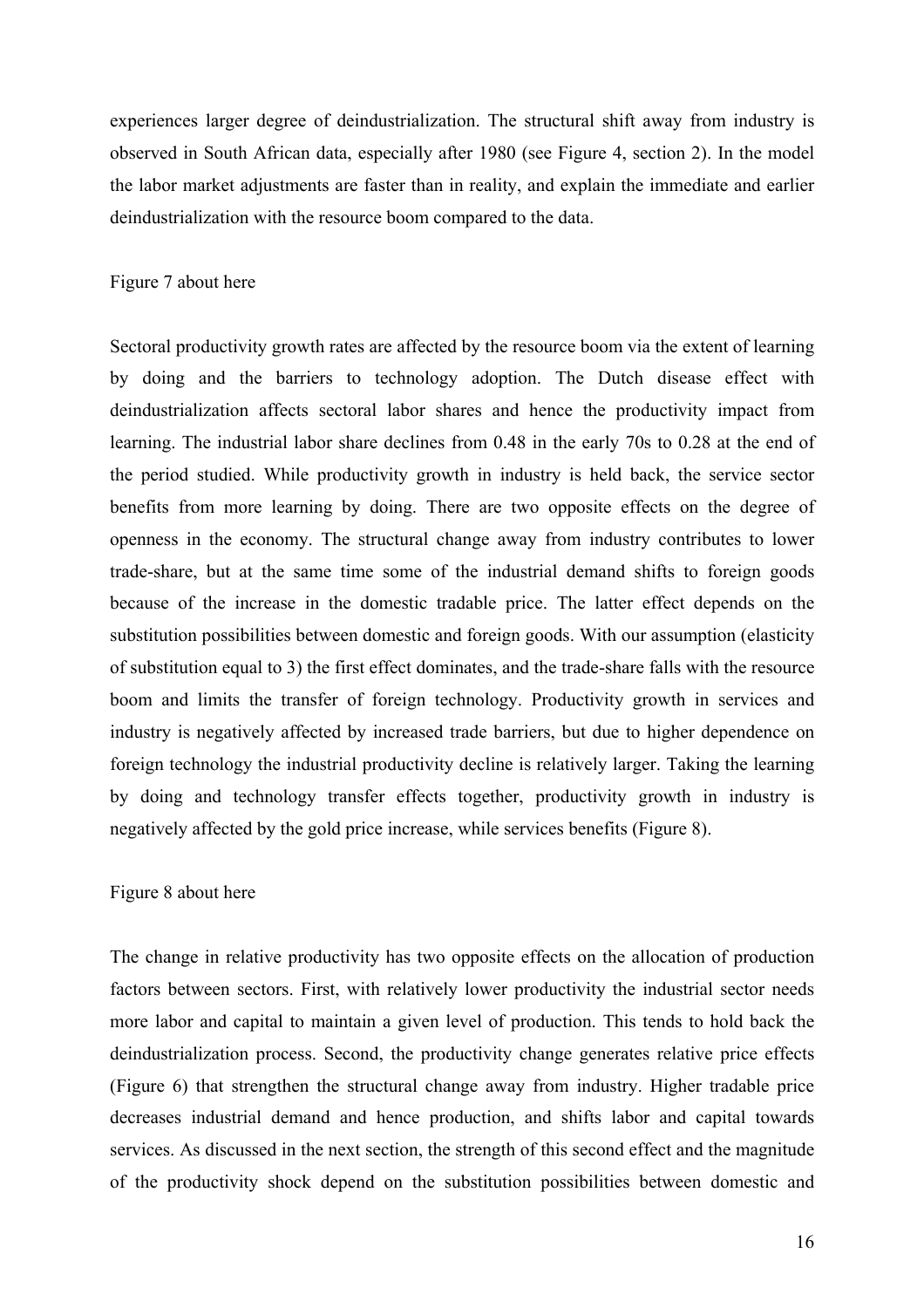foreign goods. In the numerical simulations the first effect dominates, and the feedback effect from relatively lower industrial productivity limits the deindustrialization process. Table 1 compares the deindustrialization effect of the resource boom with a counterfactual scenario where sectoral productivity growth rates are kept exogenous and the relative productivity is constant at the initial level. As seen from the table the reduction in the industrial value added share is 1.6 percentage points larger when the productivity effect is not taken into account, and the long-run effect on structural change is even larger (3.4 percentage points). The introduction of trade barriers to technology adoption contributes to this outcome, since higher resource income generates structural change that limits the transfer of foreign technology and strengthens the productivity effect. Based on these results applied general equilibrium models without productivity dynamics tend to exaggerate the deindustrialization effect of higher resource income. The impact of the Armington elasticity is discussed in the next section.

Table 1 about here

# **5. Sensitivity analysis: Elasticity of substitution between domestic and foreign goods**

Using a static general equilibrium framework Benjamin et al. (1989) show that higher elasticity of substitution between domestic and foreign goods gives stronger real appreciation and more deindustrialization. In our model better substitution possibilities have two opposite effects on the real exchange rate. Consistent with the results of Benjamin et al. the demand boom following higher resource income gives less increase in the composite industrial price, which tends to strengthen the real appreciation. But even if the increase in the industrial price is lower, relatively more demand is shifted towards imported goods due to better substitution possibilities. The decline in the demand for the domestic industrial good holds back production and decreases labor demand, and consequently, decreases wages relative to the low elasticity scenario. Lower household income negatively affects the demand for industrial goods and services, and limits the increase in the nontradable price as well. This last effect dominates, and in contrast to the result by Benjamin et al. (1989), better substitution possibilities between domestic and foreign goods give weaker real appreciation after the resource boom.

Even though the real appreciation is weaker, higher elasticity of substitution implies stronger deindustrialization. This follows from lower demand for domestic industrial goods (and hence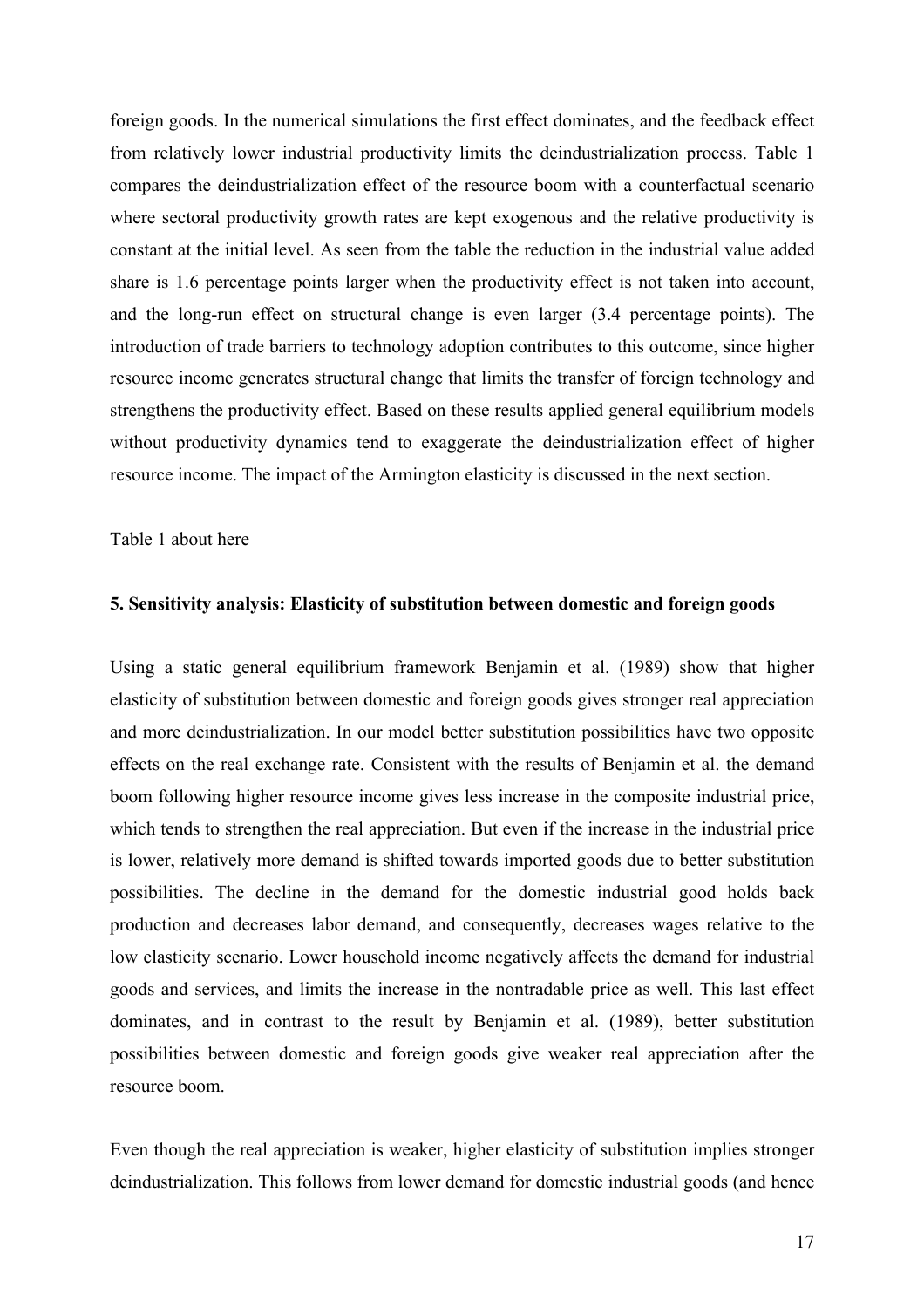lower production) as the substitution possibilities with foreign goods improve. In the high elasticity scenario ( $\sigma_m$  = 4) the degree of deindustrialization is about 3 percentage points higher than in the low elasticity scenario ( $\sigma_m$  = 1.5), documented in Table 1 in the previous section.

How does higher elasticity of substitution affect the interplay between productivity and structural change? As discussed earlier, relatively lower industrial productivity has opposite effects on structural change. While lower productivity requires more workers to maintain a given level of production, relative price changes generate lower industrial demand and production. The strength of this second effect and the magnitude of the productivity shock depend on the elasticity of substitution between domestic and foreign industrial goods. First, for a given change in relative productivity, higher elasticity of substitution implies larger industrial production decline due to flatter demand curve. This effect means that better substitution possibilities make it more likely that the productivity effect strengthens the deindustrialization. Second, higher Armington elasticity affects relative productivity, and hence the magnitude of the productivity shock. The degree of substitution between domestic and foreign goods has two opposite effects on the industrial productivity growth rate. As discussed above, good substitution possibilities give stronger deindustrialization and hence less learning by doing in industry. But at the same time imports are kept high and stimulate productivity growth through technology transfer. In the simulations the trade effect dominates the learning effect, and industrial productivity growth increases with the elasticity of substitution between domestic and foreign goods. Productivity growth in services is stimulated by both learning by doing and technology transfer, but the decline in relative industrial productivity level following the structural change is still smaller when the elasticity is higher. This means that industrial productivity growth is stimulated relatively more from better substitution possibilities than productivity growth in the service sector. The magnitude of the productivity shock is smaller with higher elasticity of substitution and limits the industrial production decline. Hence, it is not clear whether the scale effect of lower industrial productivity is larger or smaller when the substitution possibilities improve. But as seen from Table 1 above, in the numerical simulations the last effect dominates, and higher elasticity of substitution means that the scale effect of lower industrial productivity is weaker (smaller decrease in industrial production), and it is more likely that the productivity effect limits the structural change away from industry.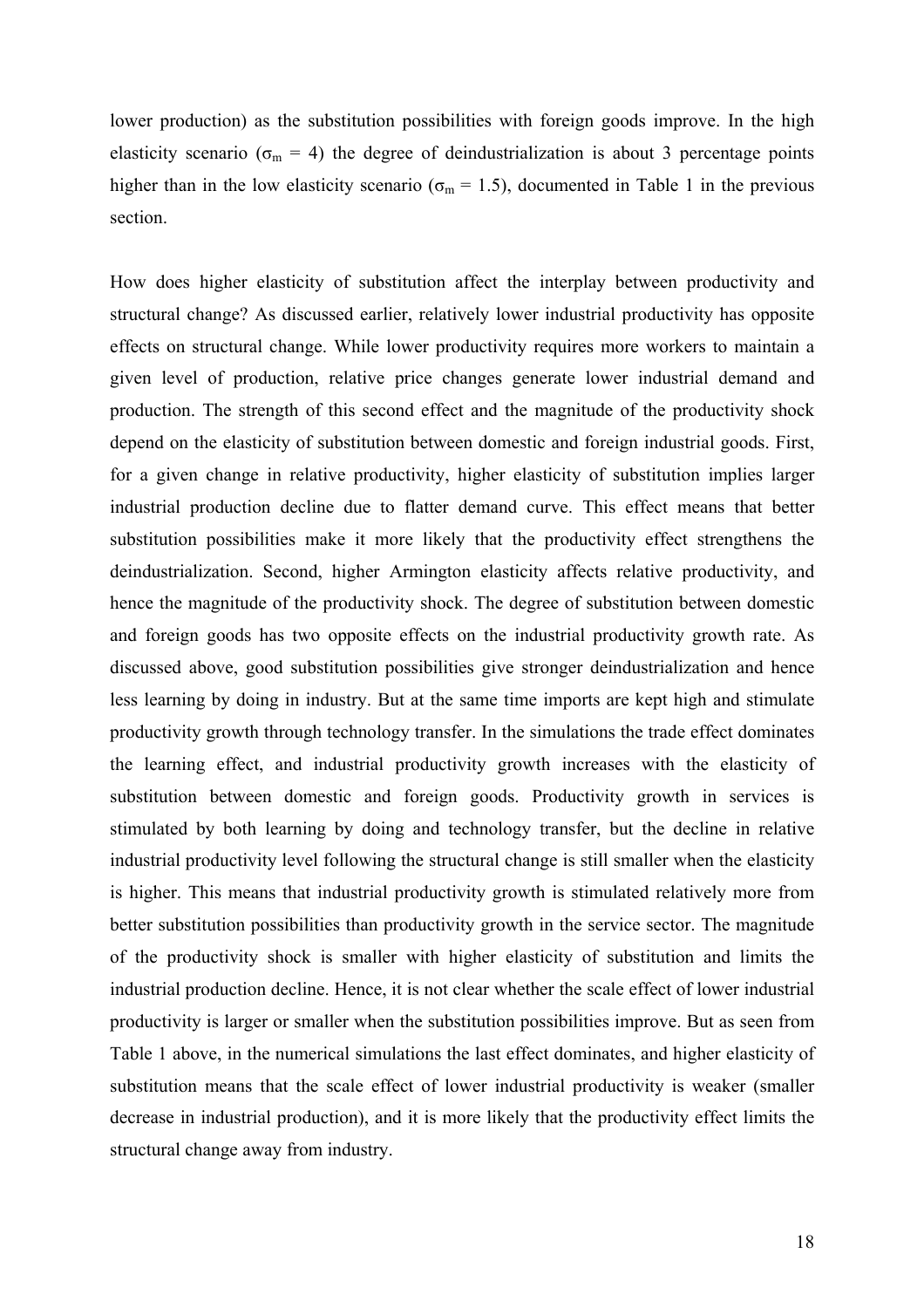The endogenous productivity specification generates gradual real depreciation after the initial appreciation of the real exchange rate. The strength of this effect is influenced by the elasticity of substitution between domestic and foreign goods. As discussed above, the magnitude of the productivity shock is smaller with better substitution possibilities, which tend to limit the real depreciation after the boom period. In addition, flatter demand curve with higher elasticity implies smaller price effect of a given productivity shock. Both effects work in the same direction, and the gradual real depreciation is weaker the higher the elasticity of substitution between domestic and foreign goods.

To sum up: First, better substitution possibilities give weaker real appreciation after the resource boom (contrary to the results in Benjamin et al., 1989), working via wage effects. Second, higher elasticity of substitution gives stronger deindustrialization after a resource boom. Third, models with exogenous productivity tend to overestimate the structural impact of a resource boom, and the degree of overestimation is larger the better the substitution possibilities between domestic and foreign goods. This last point means that the difference in the degree of deindustrialization between low and high elasticity is smaller when the productivity effect is taken into account. Hence, the analysis by Benjamin et al. (1989) tends to exaggerate the impact of higher elasticity on structural change.

# **6. Concluding remarks**

The existing Dutch disease literature typically relates productivity improvements to learning by doing. We extend this literature by modeling productivity dynamics consistent with the barrier model of economic growth (Parente and Prescott, 2005, and Klenow and Rodriguez-Clare, 2005). Productivity growth is determined by learning effects and technology adoption, where the latter depends on the distance to the technological frontier and the extent of trade barriers. To clarify the adjustment mechanisms related to higher resource income the productivity specification is put in a dynamic general equilibrium setting. Political pressure for rapid domestic spending after a surge in resource rents tends to generate myopic government behavior with unsustainable high consumption spending. Such fiscal response to higher resource income is captured by the model specification. The model is applied to South Africa and analyzes the macroeconomic impact of the rapid gold price increase in the 1970s.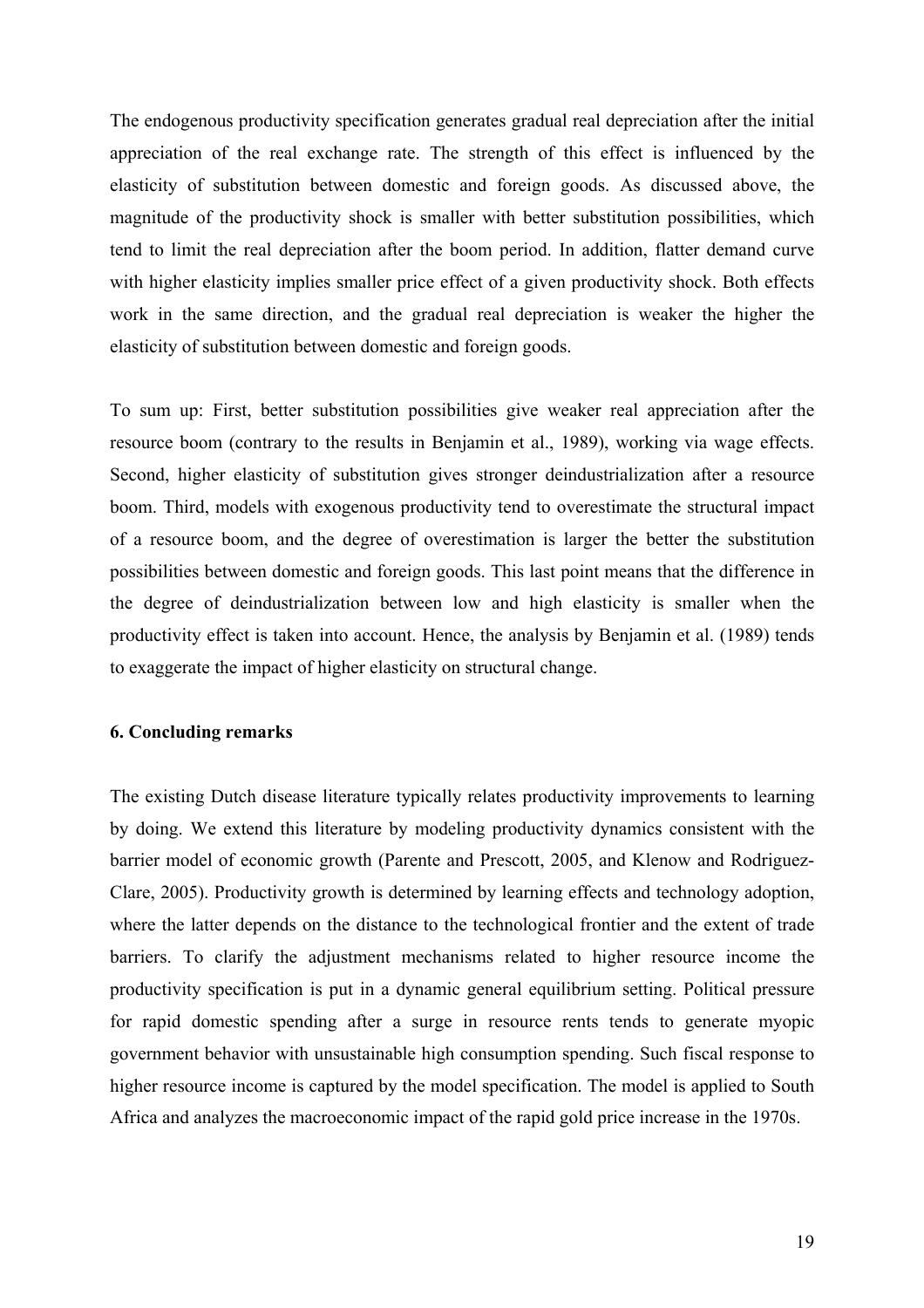Numerical simulations show how the resource boom can help explain the structural change and real exchange rate path observed in South Africa. Increased public consumption after the boom gives real exchange rate appreciation and expands nontradables at the cost of the industrial tradable sector. There are two opposite effects on the degree of openness in the economy. The structural change away from industry contributes to lower trade-share, but at the same time some of the industrial demand shifts to foreign goods because of the increase in the domestic tradable price (following from imperfect substitution between domestic and foreign tradable goods). In the simulations the first effect dominates, and trade barriers increase with higher resource income and limit the transfer of foreign technology. Lower productivity in tradables relative to nontradables implies that the initial real appreciation is followed by gradual depreciation of the real exchange rate. This is consistent with the theoretical analysis of Torvik (2001), but the introduction of trade barriers strengthens the productivity effect of higher resource income and tends to limit the deindustrialization process.

During the period under study South Africa faced changing trade conditions due to international sanctions against the Apartheid regime, which may have affected the real exchange rate path and structural adjustments. We do not capture this mechanism with the current model specification. Our focus is rather on the effect of the gold price boom, both directly and indirectly via the relative productivity between domestic sectors. The impact of sanctions on the Dutch disease dynamics might be captured by introducing a foreign exchange constraint along the lines applied by Rattsø and Torvik (1998) in an analysis of export price shocks in Zimbabwe. The growth and distributive effects of economic sanctions are analyzed by Rattsø and Stokke (2005). The present paper is not applied to aggregate growth issues, but as discussed by Jones (2002a) the gold price boom of the 1970s might have contributed to the growth decline by raising the inflation rate and squeezing the manufacturing sector. Future research should integrate these channels of growth and investigate their relative importance.

## **References**

- Acemoglu, D., Ventura, J., 2002. The world income distribution. Quarterly Journal of Economics 117, 659-694.
- Aghion, P., Howitt, P., 2005. Appropriate growth policy: A unifying framework. Mimeo, Harvard University and Brown University.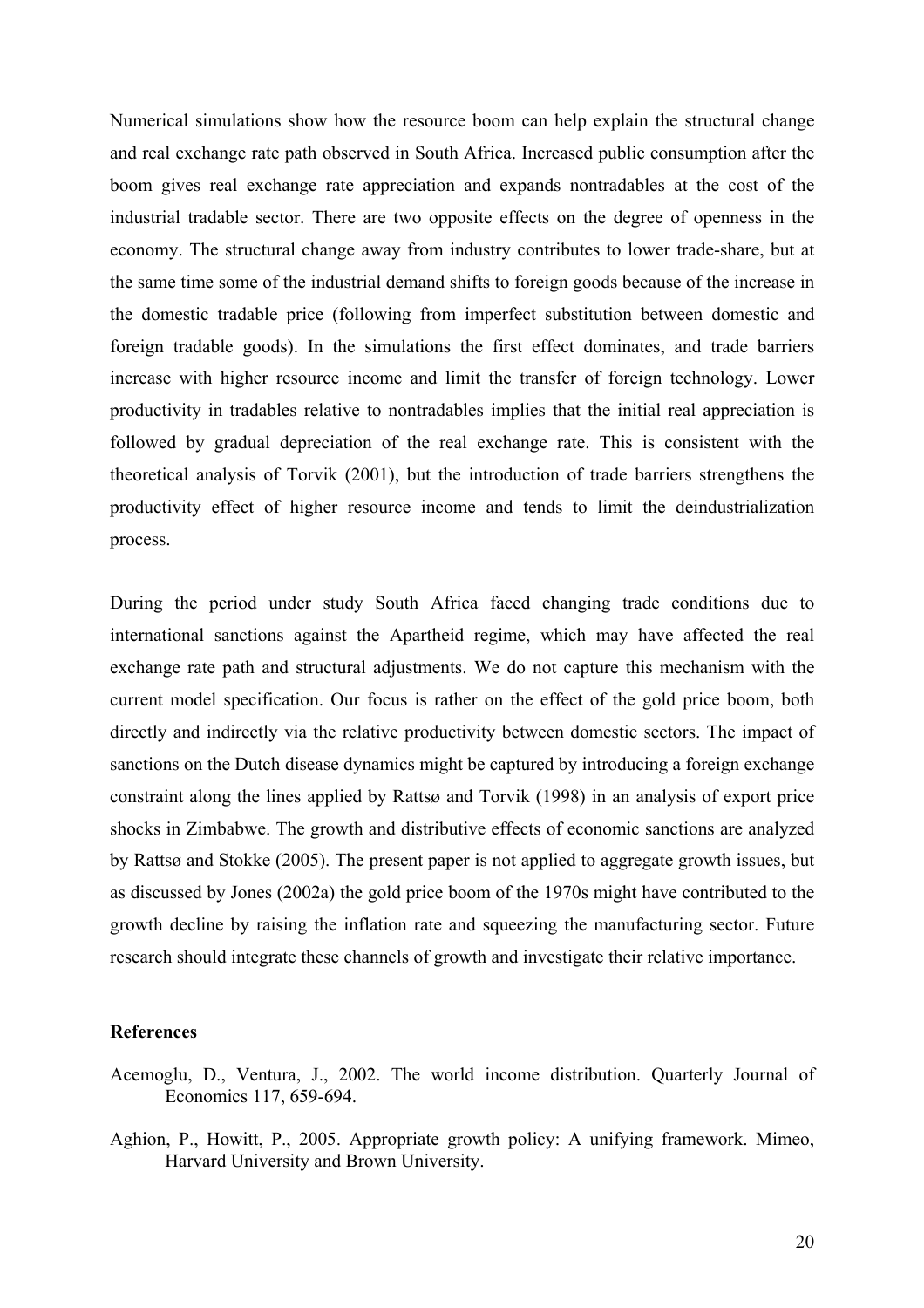- Aron, J., Elbadawi, I., Kahn, B., 2000. Real and monetary determinants of the real exchange rate in South Africa. In: Elbadawi, I., Hartzenberg, T. (Eds.), Development issues in South Africa. MacMillan: London.
- Bell, T., Madula, N., 2002. The manufacturing industry, 1970-2000. In: Jones, S. (Ed.), The decline of the South African economy. Edward Elgar Publishing Limited: Cheltenham, UK.
- Benhabib, J., Spiegel, M., 2005. Human capital and technology diffusion. In: Aghion, P., Durlauf, S. (Eds.), Handbook of Economic Growth, Ch. 13, vol.1A. North Holland: Amsterdam.
- Benjamin, N., Devarajan, S., Weiner, R., 1989. The 'Dutch' disease in a developing country: Oil reserves in Cameron. Journal of Development Economics 30, 71-92.
- Cashin, P., Cespedes, L., Sahay, R., 2002. Keynes, cocoa, and copper: In search of commodity currencies. IMF Working Paper, WP/02/223, Washington DC.
- Chen, Y., Rogoff, K., 2002. Commodity currencies and empirical exchange rate puzzles. IMF Working Paper, WP/02/27, Washington DC.
- Coe, D., Helpman, E., Hoffmeister, A., 1997. North-South R&D spillovers. Economic Journal 107, 134-149.
- Diao, X., Rattsø, J., Stokke, H., 2005. International spillovers, productivity growth and openness in Thailand: An intertemporal general equilibrium analysis. Journal of Development Economics 76, 2, 429-450.
- Diao, X., Rattsø, J., Stokke, H., 2006. Learning by exporting and structural change: A Ramsey growth model of Thailand. Journal of Policy Modeling 28, 3, 293-306.
- Fedderke, J., 2002a. Technology, human capital and growth: Evidence from a middle income country case study applying dynamic heterogeneous panel analysis. Mimeo, ERSA, University of Witwatersrand.
- Fedderke, J., 2002b. The role of mining in the South African economy. South African Journal of Economic and Management Sciences 5, 1, 1-34.
- Froot, K., Rogoff, K., 1995. Perspectives on PPP and long-run real exchange rates. In: Grossman, G., Rogoff, K. (Eds.), Handbook of International Economics, vol.3, 1647- 88. North Holland: Amsterdam.
- Gelb, A., 1988. Oil windfalls: Blessing or curse? Oxford University Press: Oxford, UK.
- Gelb, S., 2004. Inequality in South Africa: Nature, causes and responses. Mimeo, the EDGE Institute, Johannesburg.
- Grossman, G., Helpman, E., 1991. Innovation and growth in the global economy. MIT Press: Cambridge, MA.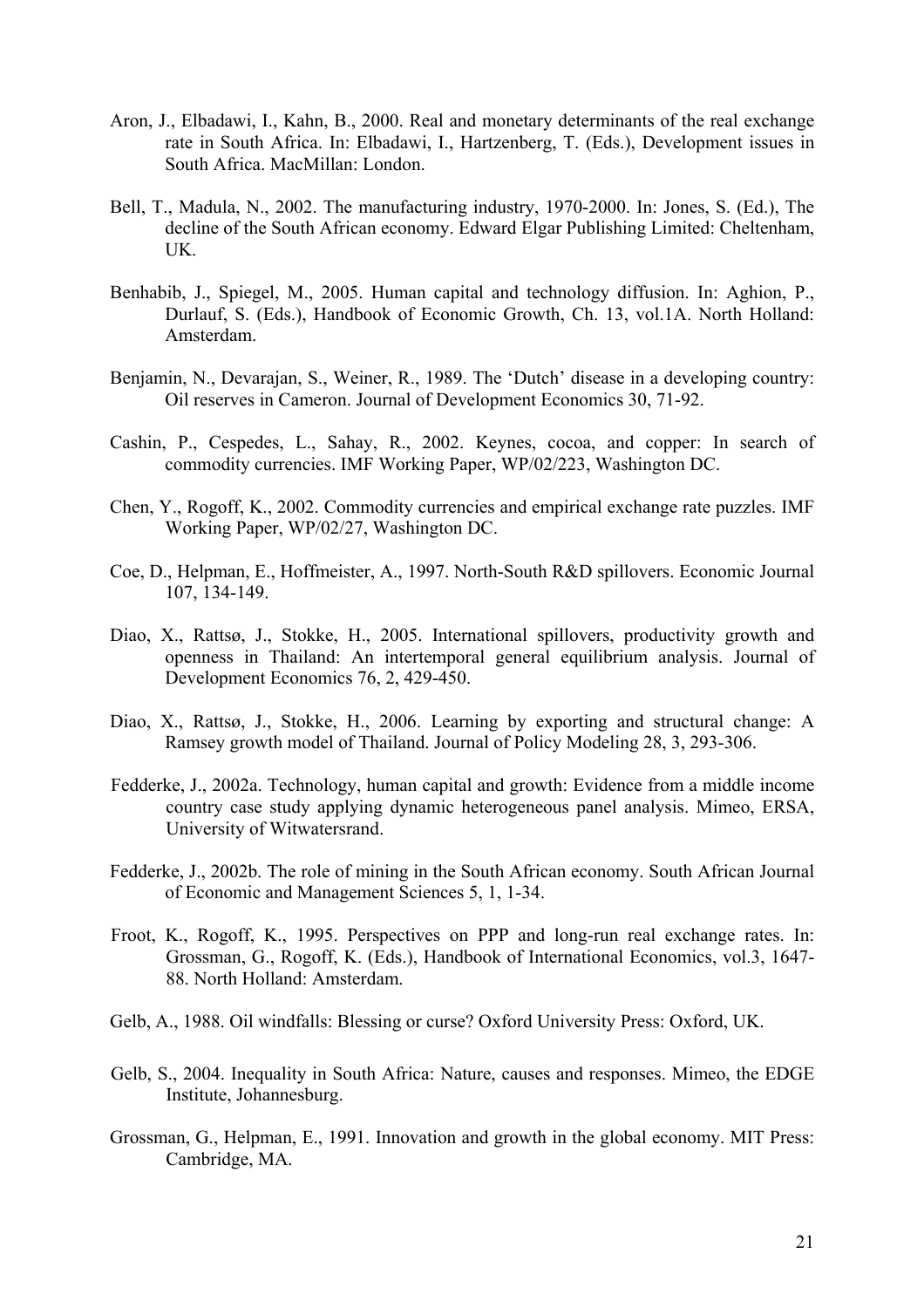- Harding, T., Rattsø, J., 2005. The barrier model of productivity growth: South Africa. NTNU Department of Economics Working Paper no. 1/05.
- IMF, 2004. International Financial Statistics Yearbook, Washington DC.
- Jenkins, C., 2001. Growth, capital accumulation, and economic reform in South Africa. In: Auty, R. (Ed.), Resource abundance and economic development. Oxford University Press.
- Jones, S., 2002a. The mining sector, 1970-2000. In: Jones, S. (Ed.), The decline of the South African economy. Edward Elgar Publishing Limited: Cheltenham, UK.
- Jones, S., 2002b. The decline of the South African economy. Edward Elgar Publishing Limited: Cheltenham, UK.
- Jonsson G., Subramanian, A., 2001. Dynamic gains from trade: Evidence from South Africa. IMF Staff Papers 48, 1, 197-224.
- Klenow, P., Rodriguez-Clare, A., 2005. Externalities and growth. In: Aghion, P., Durlauf, S. (Eds.), Handbook of Economic Growth, Ch.11, vol. 1A. North Holland: Amsterdam.
- Krugman, P., 1987. The narrow moving band, the Dutch disease, and the competitive consequences of Mrs. Thatcher: Notes on trade in the presence of dynamic scale economies. Journal of Development Economics 27, 41-55.
- Lewis, J., 2001. Policies to promote growth and employment in South Africa. Discussion Paper 16, World Bank, Southern Africa Department.
- MacDonald, R., Ricci, L., 2002. Purchasing power parity and new trade theory. IMF Working Paper, WP/02/32, Washington DC.
- MacDonald, R., Ricci, L., 2003. Estimation of the equilibrium real exchange rate for South Africa. IMF Working Paper, WP/03/44, Washington DC.
- Matsen, E., Torvik, R., 2005. Optimal Dutch disease. Journal of Development Economics 78, 2, 494-515.
- Nelson, R., Phelps, E., 1966. Investment in humans, technology diffusion and economic growth. American Economic Review 56, 1/2, 69-75.
- Palma, J., 2005. Four sources of 'de-industrialisation' and a new concept of the 'Dutch disease'. Mimeo, Faculty of Economics and Politics, University of Cambridge, UK.
- Parente, S., Prescott, E., 1994. Barriers to technology adoption and development. Journal of Political Economy 102, 298-321.
- Parente, S., Prescott, E., 2005. A unified theory of the evolution of international income levels. In: Aghion, P., Durlauf, S. (Eds.), Handbook of Economic Growth, Ch.21, vol. 1B. North Holland: Amsterdam.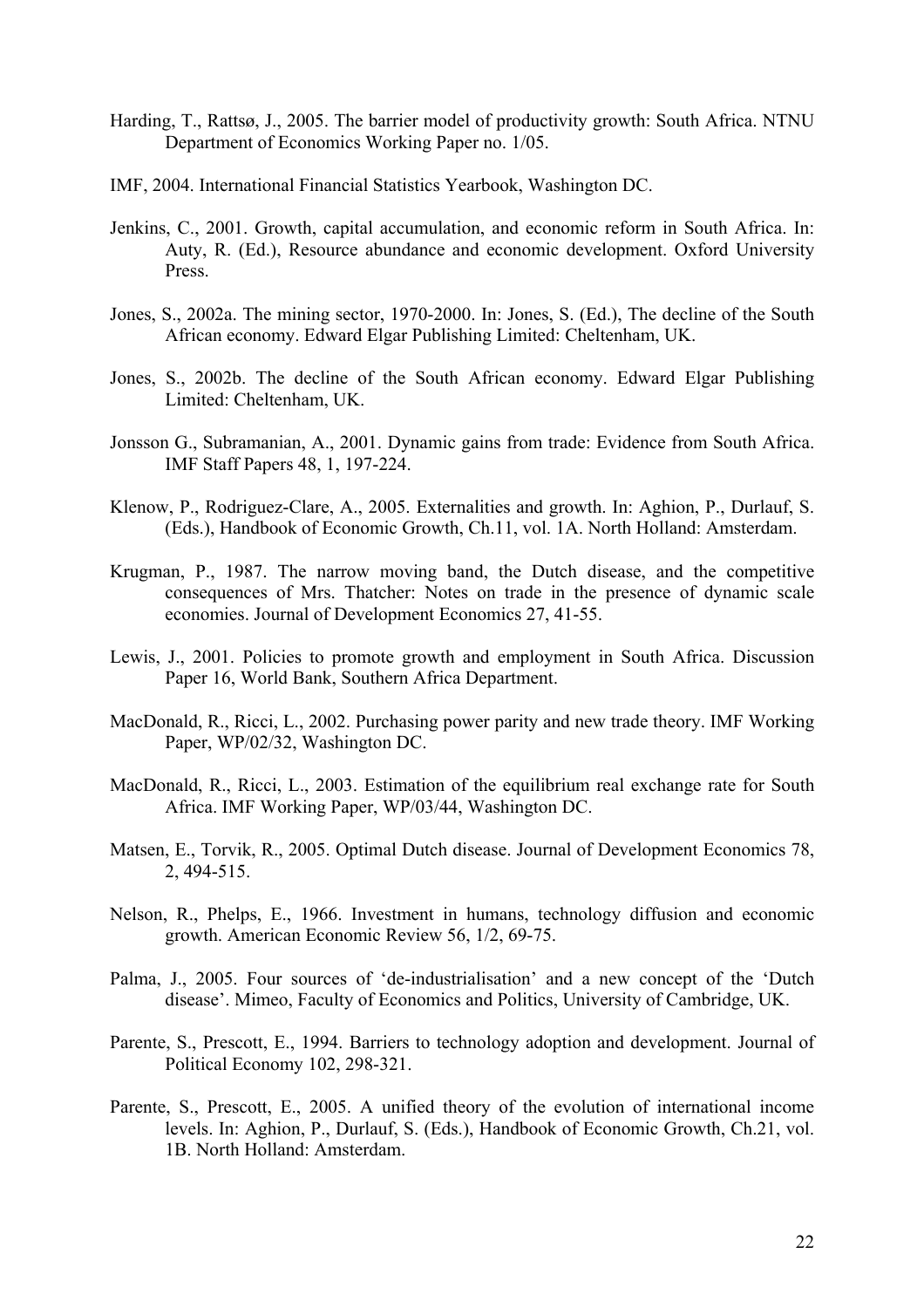- Rattsø, J., Stokke, H., 2005. Ramsey model of barriers to growth and skill-biased income distribution in South Africa. TIPS (Trade and Industrial Policy Strategies) Working Paper 4-2005, Pretoria, South Africa.
- Rattsø, J., Torvik, R., 1998. Economic openness, trade restrictions and external shocks: Modelling short run effects in Sub-Saharan Africa. Economic Modelling 15, 257-286.
- Rodriguez, F., Sachs, J., 1999. Why do resource-abundant economies grow more slowly? Journal of Economic Growth 4, 3, 277-303.
- Rogoff, K., 1996. The purchasing power parity puzzle. Journal of Economic Literature 34, 647-68.
- Rowthorn, R., Ramaswamy, R., 1999. Growth, trade and deindustrialization. IMF Staff Paper Vol 46, No 1.
- Røed Larsen, E., 2003. Are rich countries immune to the resource curse? Evidence from Norway's management of its oil riches. Discussion paper no. 362, Statistics Norway.
- Sachs, J., Warner, A., 1995. Natural resource abundance and economic growth. NBER Working Paper No. 5398.
- Stilwell, L., Minnitt, R., Monson, T., Kuhn, G., 2000. An input-output analysis of the impact of mining on the South African economy. Resources Policy 26, 17-30.
- Stokke, H., 2004. Technology adoption and multiple growth paths: An intertemporal general equilibrium analysis of the catch-up process in Thailand. Review of World Economics / Weltwirtschaftliches Archiv 140, 1, 80-109.
- Torvik, R., 2001. Learning by doing and the Dutch disease. European Economic Review 45, 285-306.
- Torvik, R., 2004. The real exchange rate and phasing in of oil revenues. In: Eitrheim, Ø., Gulbrandsen, K. (Eds.), Explaining movements in the Norwegian exchange rate, Occasional Papers no 32. The Central Bank of Norway.
- Van Wijnbergen, S., 1984. The 'Dutch disease': A disease after all? Economic Journal 94, 41- 55.
- Vos, R., 1998. Aid flows and 'Dutch disease' in a general equilibrium framework for Pakistan. Journal of Policy Modeling 20, 1, 77-109.

World Bank, 2004. World Development Indicators, Washington DC.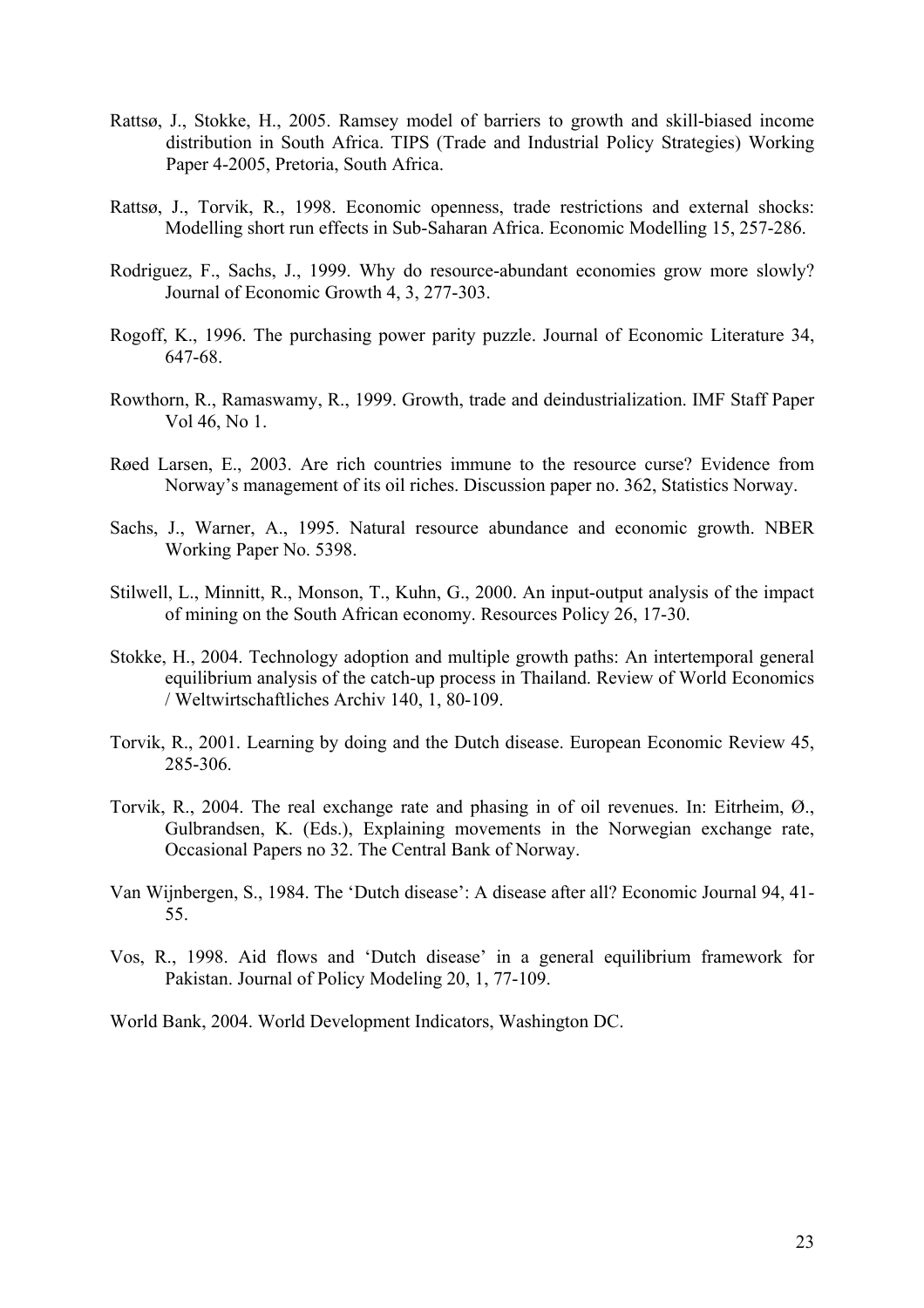

Figure 1. South African resource rents as share of GNP, 1970-1994. Source: Jenkins (2001).

Figure 2. Government consumption spending as share of GDP in South Africa 1963-2003. Source: World Bank (2004)

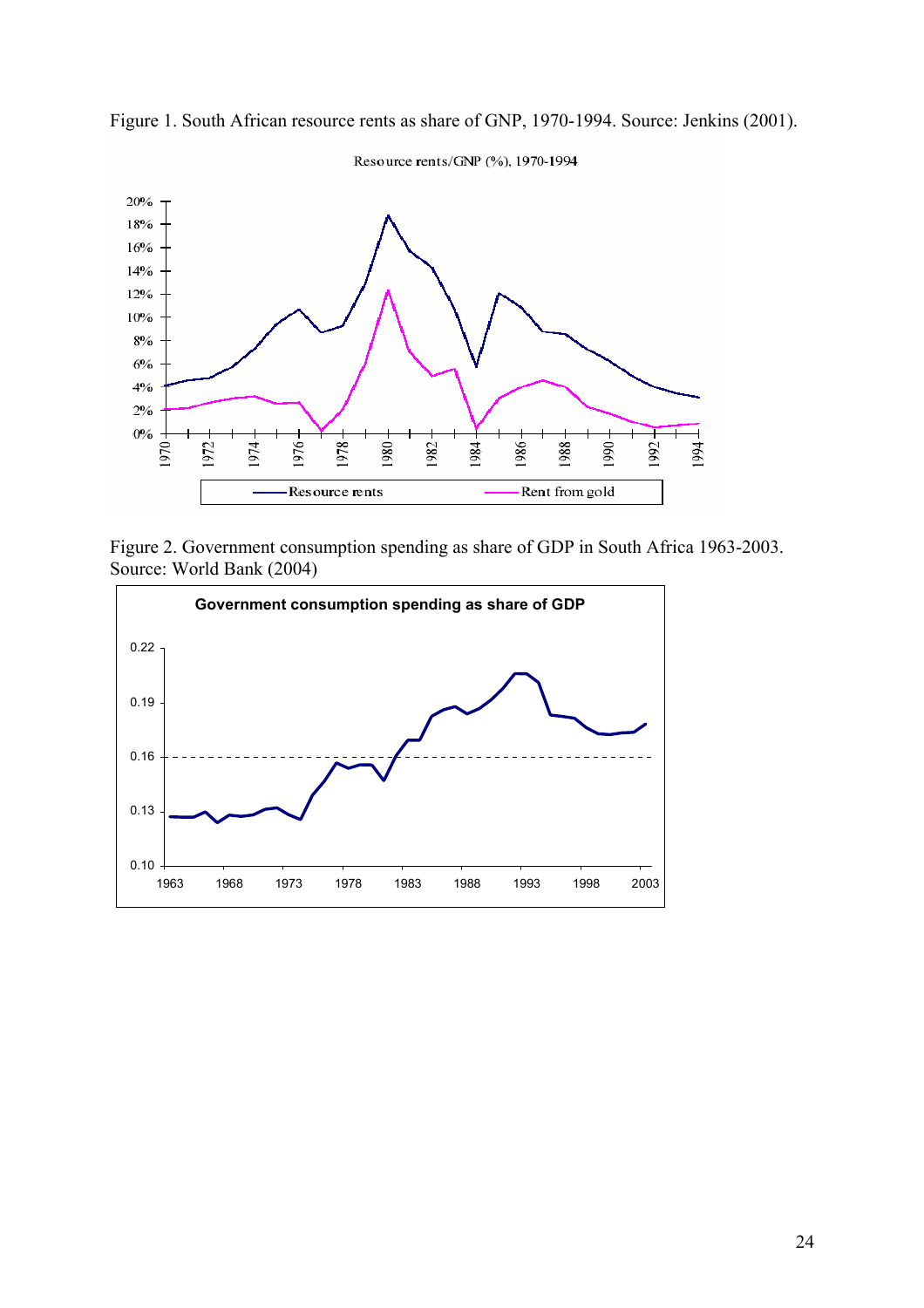Figure 3: Real effective exchange rate, South Africa, 1970-2002 Source: MacDonald and Ricci (2003)



1970Q1-2002Q1 (Index, 1995=100)

Figure 4. South African value added shares 1963-2003: Tradables and services. Source: World Bank (2004).

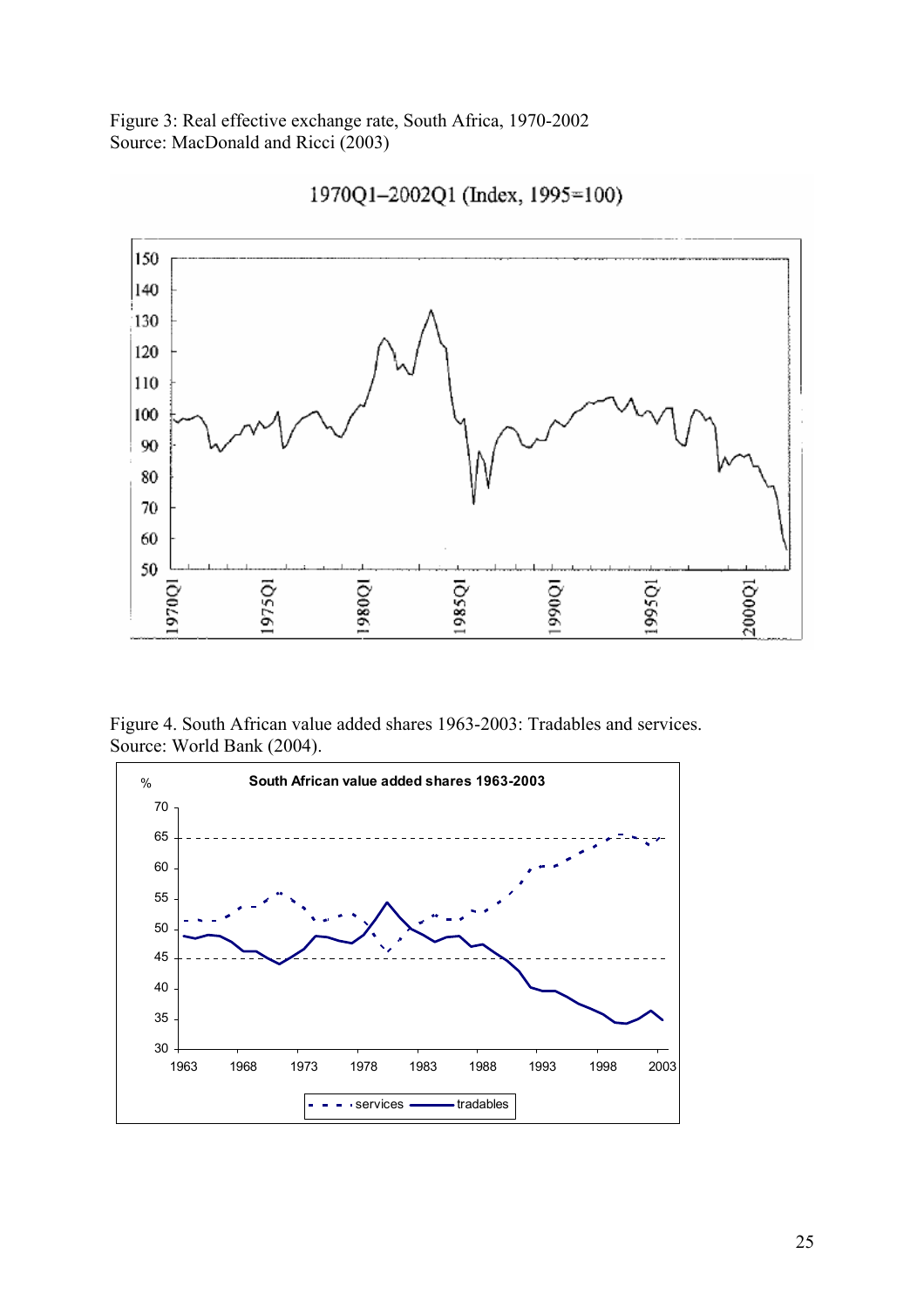

Figure 5. Calibrated gold price index vs. observed index 1963-2003. Actual gold price index calculated based on IMF (2004).

Figure 6. Effect of the resource boom on the real exchange rate development: with and without endogenous productivity effect.